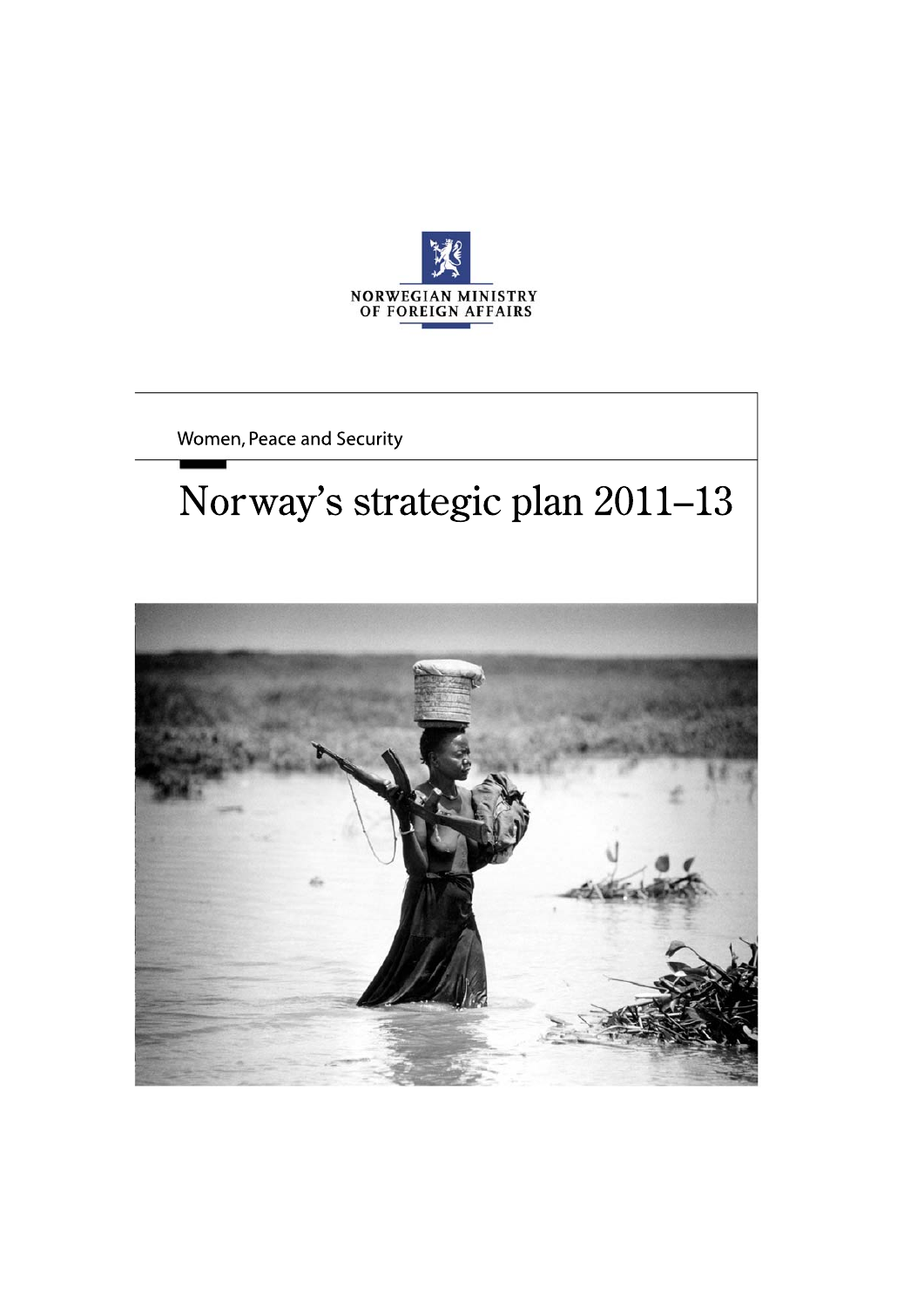#### Foreword

The participation of women in key decision-making processes related to peace and security is a goal in itself. Their contribution is also important in preventing, managing and resolving conflict, and not least in building up societies after conflict. This new strategic plan on women, peace and security is intended to put us in a better position to enhance women's influence and participation and strengthen the protection of women during armed conflicts. It provides a framework for ensuring that Security Council resolution 1325 is integrated into all our peace and security efforts. It has been drawn up jointly by the Ministry of Foreign Affairs, the Ministry of Defence, the Ministry of Justice and the Police and the Ministry of Children, Equality and Social Inclusion.

huan fulu Sti

 Jonas Gahr Støre Minister of Foreign Affairs

Evik Sothein

Erik Solheim Minister of the Environment and International Development

wite Faunit

 Grete Faremo Minister of Defence

Knut Storberget Minister of Justice and the Police

allen

 Audun Lysbakken Minister of Children, Equality and Social Inclusion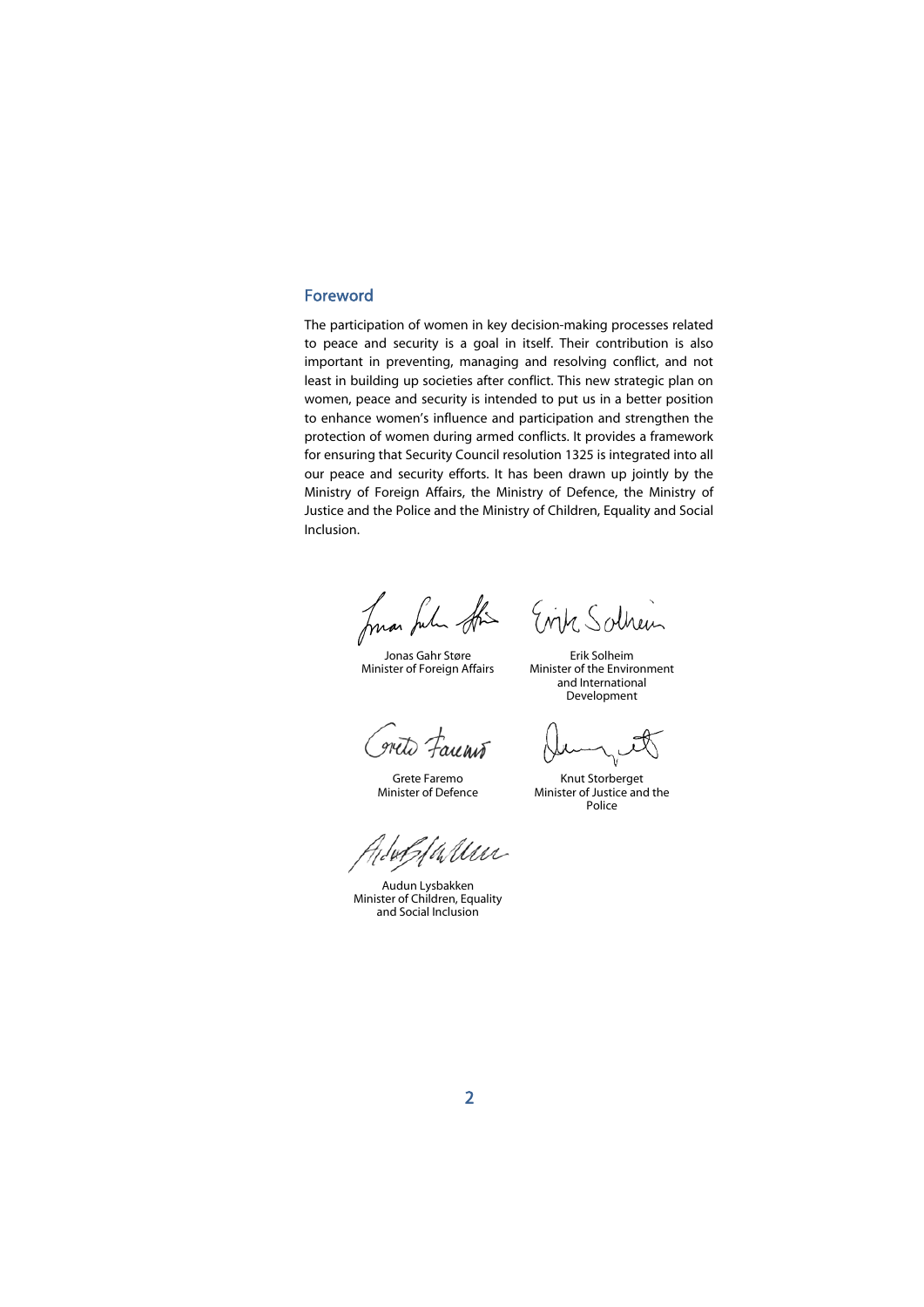## Introduction

UN Security Council resolution 1325 (SCR 1325) on women, peace and security was adopted in 2000 to increase women's participation in all efforts related to peace and security, and to strengthen the protection of women in armed conflicts. Norway was one of the first countries to develop a national action plan for implementing SCR 1325. As a result, Norway's efforts have been considerably strengthened, and awareness of the importance of women's roles in conflict situations, and the value of their experience, has been raised.

The continued marginalisation of women in efforts to prevent, address and resolve conflicts means that the international community needs to take more decisive action. Since the launch of the Norwegian Government's Action Plan for SCR 13251 in 2006, four additional resolutions on women, peace and security have been adopted (SCR 1820, 1888, 1889 and 1960). These introduce new expectations and increased focus on accountability, thus requiring more of UN member states. Civil society has played a key role in promoting the involvement of local women, a stronger focus on results, and greater accountability in the UN and among its member states.

 $^\prime$  the Norwegian Government's Action Plan for the Implementation of UN Security Council Resolution 1325 (2000) on Women, Peace and Security



Women from Goma in DR Congo. Several hundred thousand women have been subject to sexual violence in DR Congo. Photo: Robin Hammond/Panos Pictures /Felix Features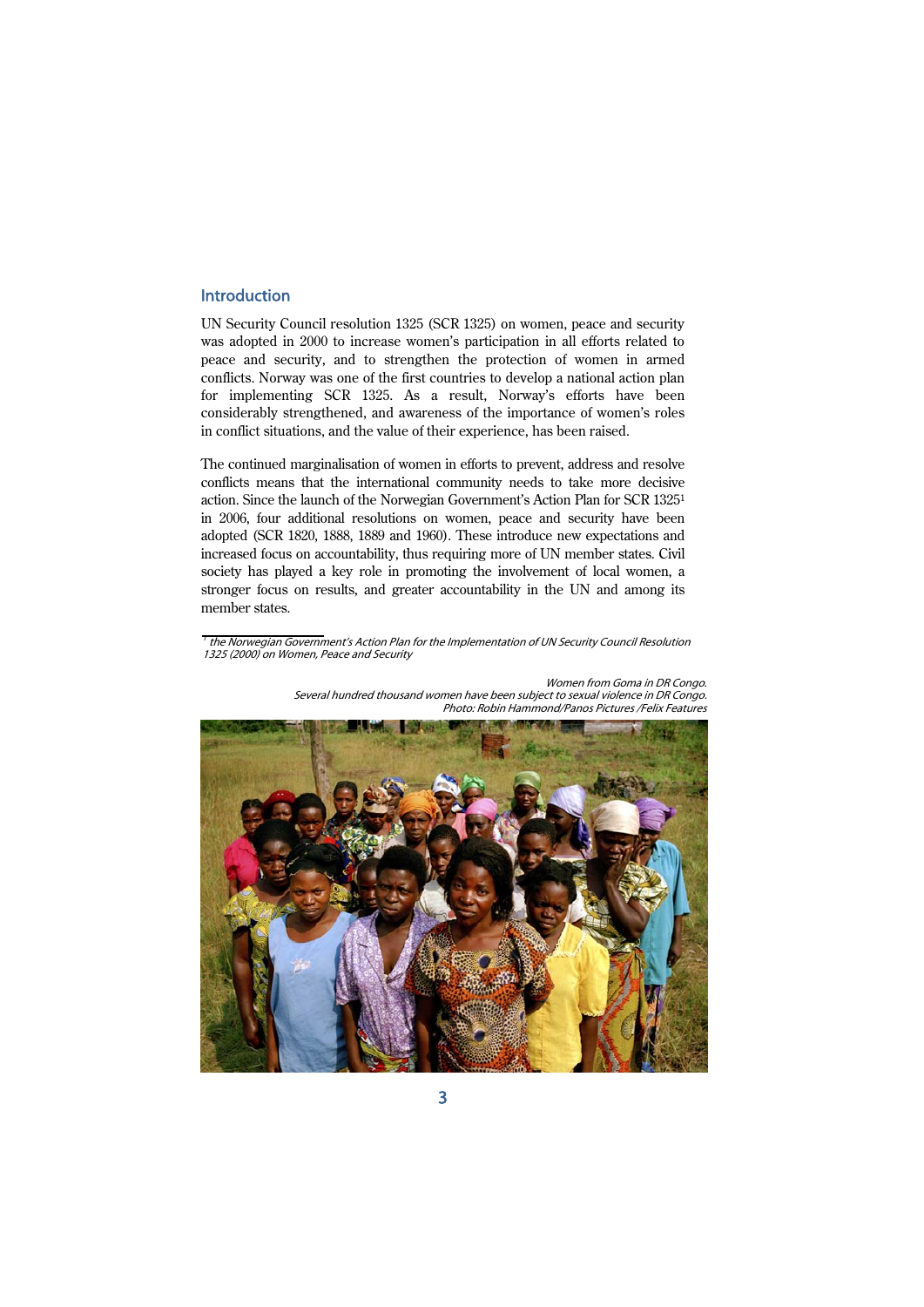This strategic plan for 2011–13 is an updated and enhanced version of the 2006 Action Plan. It highlights some areas that are to be given particular priority over the next few years and provides a framework for improving reporting and increasing accountability. The 2006 Action Plan will still apply, and will continue to provide guidelines for the broader implementation of SCR 1325.

The main objective of the new strategic plan is to strengthen the participation of women in peace and security efforts. The integration of the gender perspective into the design and implementation of all Norwegian policy related to peace and security is an important instrument for achieving this.

This plan covers the following priority areas:

- **1. Peace processes and negotiations**
- **2. International operations**
- **3. Post-conflict situations and peacebuilding**
- **4. Sexual violence in conflict**
- **5. Reporting and accountability**

The use of indicators will enhance follow-up and evaluation of the Government's implementation of SCR 1325, and will be important in improving reporting and increasing accountability. The goals, activities and indicators for each priority area will make it easier to evaluate the various ministries' performance. The Government's implementation of SCR 1325 and the other resolutions on women, peace and security will be reviewed in 2013.

The Government will continue to strengthen dialogue and cooperation with civil society and the research community at both national and international level. Norwegian missions abroad will be linked more closely to our strategic efforts through closer dialogue and cooperation, for example in connection with the development of the missions' work plans. Closer coordination and cooperation between the actors involved will improve the flow of information and knowledge about initiatives on the ground, results and lessons learned.

The Government will continue to support the UN's pivotal role in the implementation of SCR 1325, for example by promoting the issue of women, peace and security in UN Women, where we have a seat on the Executive Board. We will continue to promote the participation of women in UN forums with peace and security on the agenda. We will also strengthen our dialogue with countries in the South with a view to increasing the influence and participation of women in key decision-making processes. Norway's continued efforts in the field of women, peace and security will be broad-based, but with a particular focus on certain countries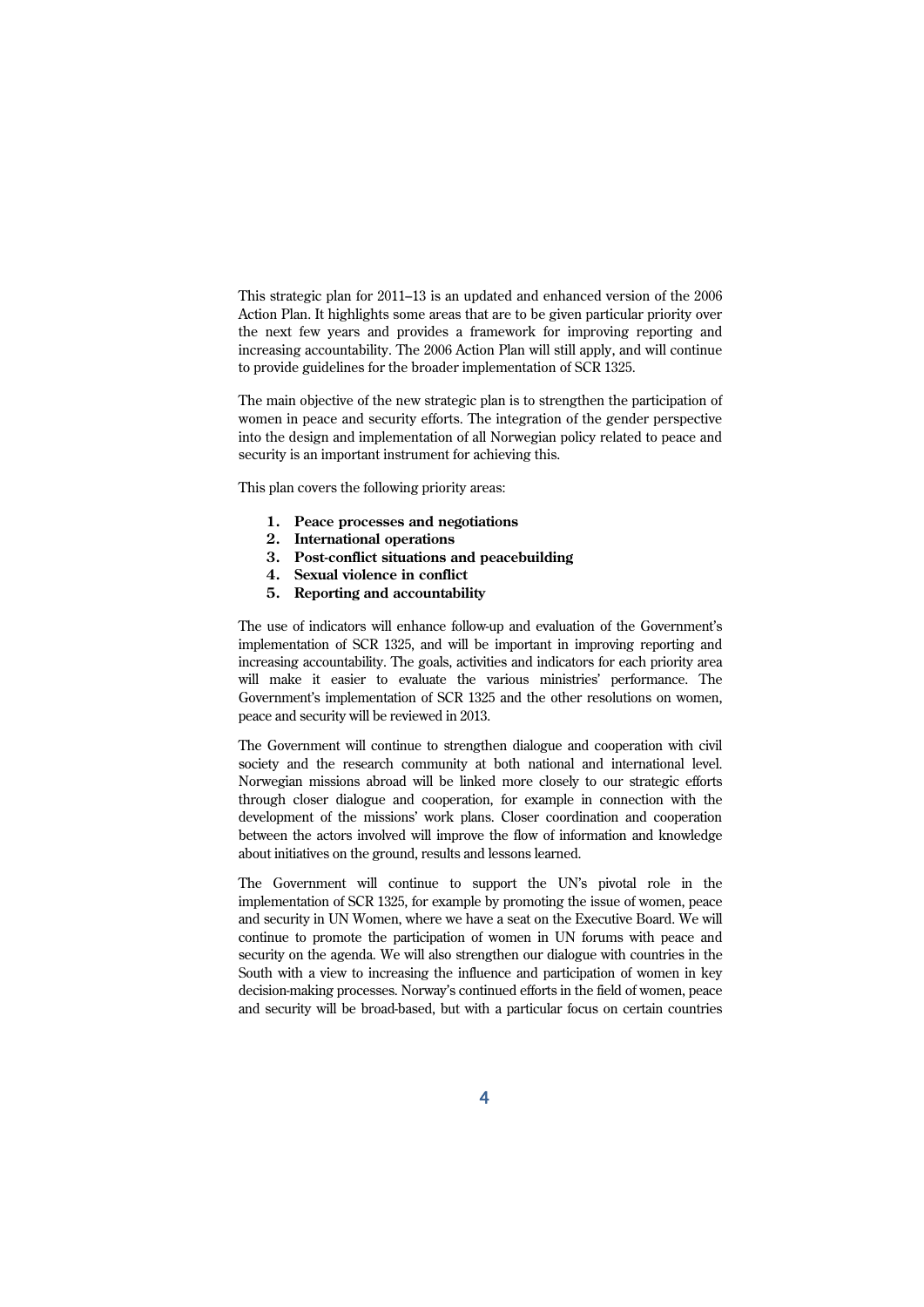and areas, including Afghanistan, Sudan, Nepal, the Philippines, Israel and the Palestinian Territory, Haiti, DR Congo, Liberia and Colombia. The Government will continue to reinforce its efforts to combat sexual violence in conflict, with a particular emphasis on protection, prosecution and rehabilitation.

The Government also considers it important to support initiatives for action plans for the implementation of Security Council resolutions on women, peace and security.

Women's rights and gender equality form one of the key areas of Norwegian foreign and international development policy. The Ministry of Foreign Affairs' policy is that the gender perspective and reporting on gender equality must be integrated into all grant schemes it administers. Furthermore, there are clear policy guidelines that women's rights and participation should be given priority in relevant budget areas, for example humanitarian assistance, peace and reconciliation, the UN, bilateral assistance, transitional assistance and support for civil society. There is a specific annual allocation of NOK 300 million for women's rights, and in addition, NOK 140 million from the allocations for humanitarian assistance and peace and reconciliation is earmarked each year for the implementation of SCR 1325. Norway will continue to earmark funds for work on women, peace and security and will continue to promote women's rights and gender equality through multilateral funds. The proportion of aid funds used for efforts in this area is reported in the annual budget proposal.



Afghanistan seen from inside a burka. Photo: Nina Berman/ NOOR / Felix Features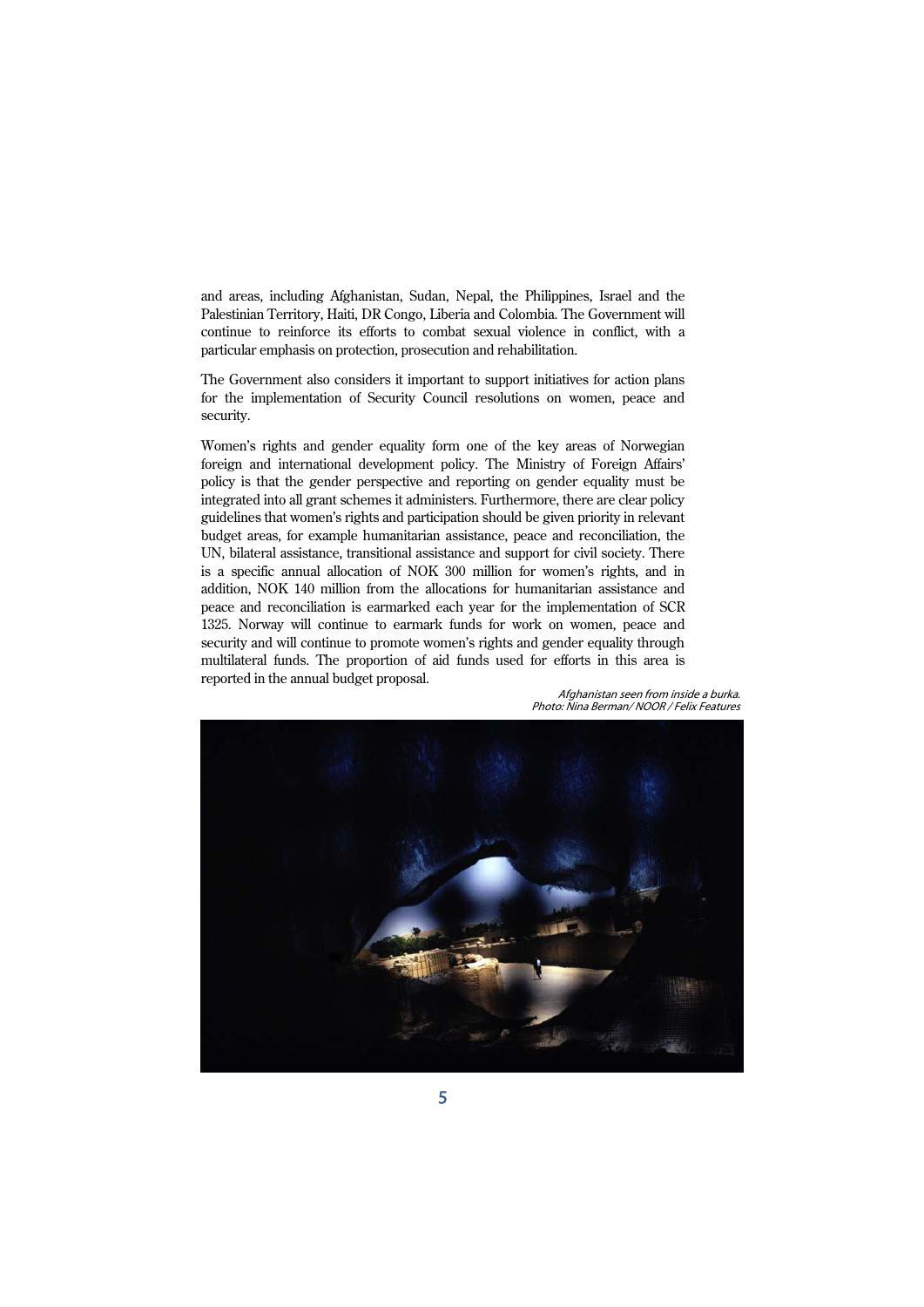# Priority areas 2011–13

## 1. Peace processes and negotiations

## **Norway will promote the participation of women and an integrated gender perspective in peace processes and negotiations.**

Women are largely absent from formal peace processes despite that fact that in many cases, women have organised themselves across the lines of conflict and developed a common platform for peace.

Experience shows that women's participation in peace processes often gives added value and has a positive effect on the outcome. It has been found that women tend to raise a broader range of political and social issues, help to ensure that civil society and victims are listened to, and generally have a positive effect on the negotiation climate. This increases the likelihood of achieving a lasting peace agreement that takes the interests of the whole population into account and forms a good starting point for building democratic and equitable societies.

Norway will develop a more systematic approach to increasing women's participation in processes where Norway is involved. Women's organisations and networks with contacts at grassroots level will be given priority. This means, for example, that we will urge our partners to include women in negotiations and will emphasise the importance of including women when we invite the parties to negotiations and talks. Norway will also seek to ensure that peace agreements address the situation of former women soldiers and promote their reintegration, and that women are represented in monitoring mechanisms in connection with peace agreements and ceasefires.

In order to increase the number of women peace mediators and negotiators, and to ensure that more local women take part in peace processes, Norway will support and provide funding for the UN Gender and Mediation strategy aimed at increasing women's participation in UN-led peace processes.

If it is not possible to secure women's participation in a peace process, Norway will support parallel and subsidiary processes where women can play a key role, and ensure that knowledge of women's needs and interests is passed on to the main process.

Norway will emphasise the importance of peace processes taking account of NGOs' knowledge and peacebuilding efforts. Broader and more systematic inclusion of NGOs in peace processes is a way of ensuring greater local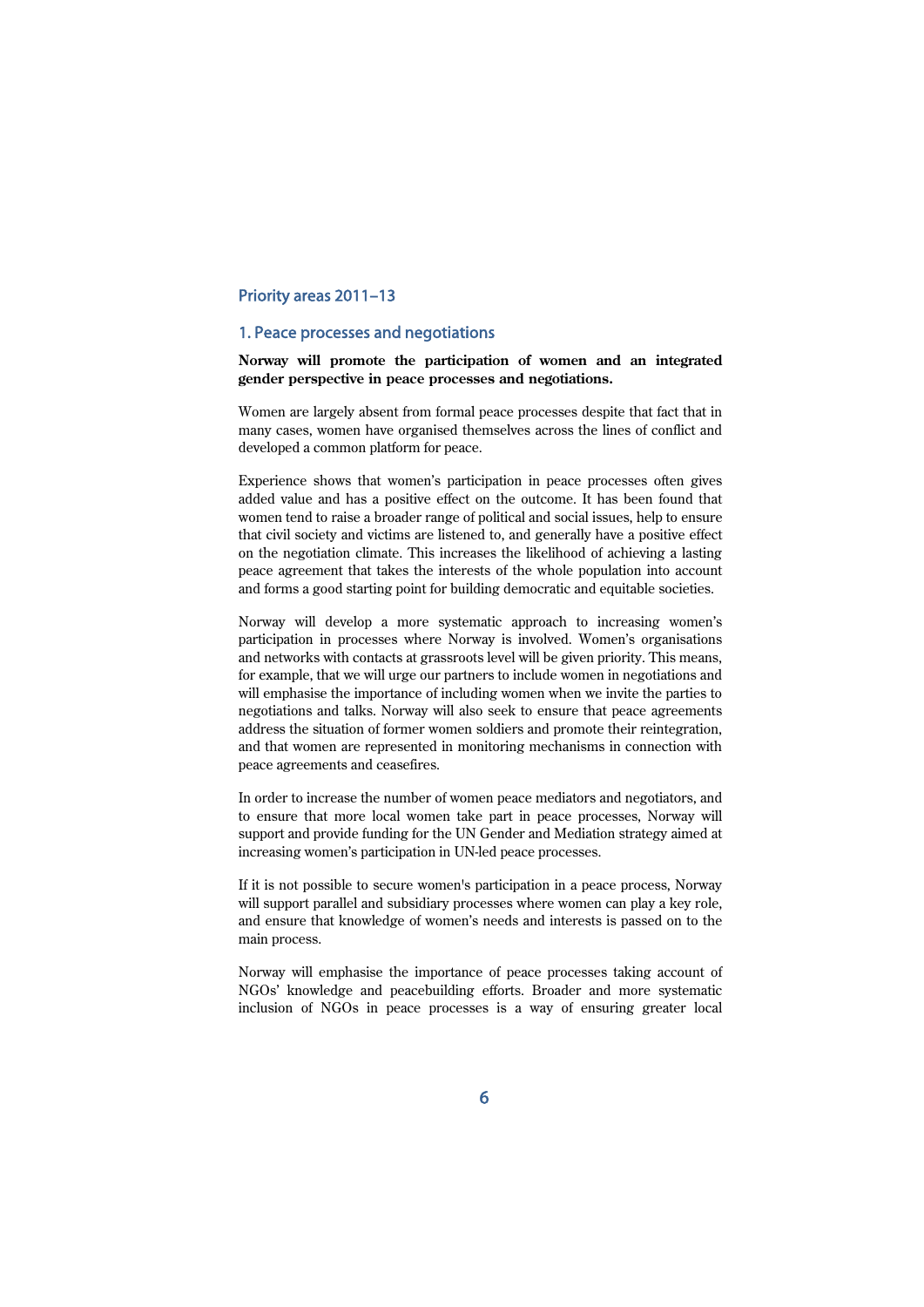ownership. This also makes it more likely that a lasting peace will be achieved. Norwegian diplomatic missions, especially those in conflict areas, will be drawn into efforts to map and strengthen cooperation with local organisations and actors with a view to achieving broad representation of women from different levels of society.

Norway will advocate an integrated gender perspective in peace agreements and processes. This entails taking into account how the different positions of women and men affect their access to and control of resources, as well as their opportunities to take active part in decisions that affect their lives.

When peace agreements are being drawn up, Norway will take steps to ensure that women's economic, political and security rights are safeguarded and that victims of abuse and affected local communities are consulted and listened to. Norway will also seek to ensure that experts on SCR 1325 take part in peace negotiations and that the issue of conflict-related sexual violence is addressed.

There is to be an even gender balance among Norwegian participants in peace and reconciliation processes. All delegations appointed by Norway must meet the requirements of section 21 of the Norwegian Gender Equality Act, which deals with the representation of both sexes in public committees.



Pregnant woman voting in referendum on independence of South Sudan 9 January 2011. Photo: Robin Hammond/Panos Pictures /Felix Features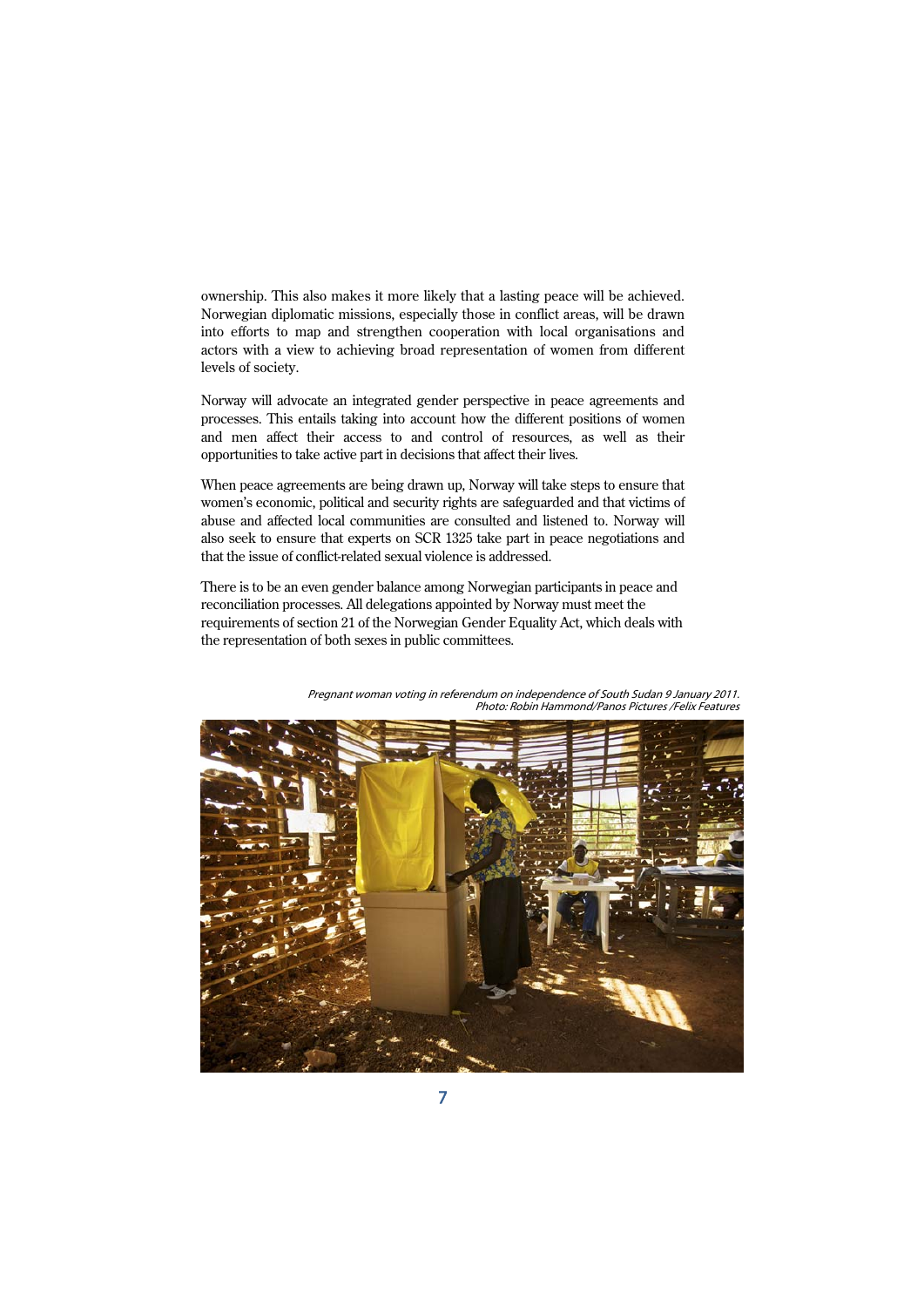#### Priority area 1 Peace processes and negotiations

Norway will promote women's participation and an integrated gender perspective in peace processes and negotiations.

| <b>GOALS</b>                                                                                                                         | <b>ACTIVITIES</b>                                                                                                                                                                                                                                                      | <b>TIME FRAME</b> | <b>MINISTRY</b>          |
|--------------------------------------------------------------------------------------------------------------------------------------|------------------------------------------------------------------------------------------------------------------------------------------------------------------------------------------------------------------------------------------------------------------------|-------------------|--------------------------|
| 1.1. More women<br>participate in<br>Norwegian and<br>international<br>delegations to peace<br>negotiations and<br>processes         | 1.1.1. Ensure that all<br>delegations to peace talks<br>appointed by Norway comply<br>with section 21 of the Gender<br><b>Equality Act.</b>                                                                                                                            | $2011 - 13$       | <b>MFA</b><br><b>MCE</b> |
|                                                                                                                                      | 1.1.2. Support the<br>implementation of the UN<br><b>Gender and Mediation</b><br>strategy                                                                                                                                                                              | 2011              | <b>MFA</b>               |
| Indicators for 1.1.                                                                                                                  | - Number of women in Norwegian delegations to peace<br>negotiations and processes                                                                                                                                                                                      |                   |                          |
|                                                                                                                                      | - The resources allocated to international efforts to promote<br>women's participation in peace processes and increase the<br>number of women peace mediators                                                                                                          |                   |                          |
| <b>GOALS</b>                                                                                                                         | <b>ACTIVITIES</b>                                                                                                                                                                                                                                                      | <b>TIME FRAME</b> | <b>MINISTRY</b>          |
| 1.2. Local women<br>participate in peace<br>processes and<br>negotiations or in<br>parallel processes<br>where Norway is<br>involved | 1.2.1. Urge parties to include<br>women in their delegations to<br>peace talks where Norway is<br>involved                                                                                                                                                             | $2011 - 13$       | <b>MFA</b>               |
|                                                                                                                                      | 1.2.2. Support parallel and<br>subsidiary processes to official<br>peace negotiations, where<br>women play a key role                                                                                                                                                  | $2011 - 13$       | <b>MFA</b>               |
|                                                                                                                                      | 1.2.3. Strengthen cooperation<br>with local actors and women's<br>networks in the South.<br>including mapping projects<br>and broader involvement of<br>relevant Norwegian missions<br>abroad                                                                          | $2011 - 13$       | <b>MFA</b>               |
|                                                                                                                                      | 1.2.4. Support competence-<br>building measures that<br>increase women's<br>opportunities to participate in<br>peace negotiations and<br>processes                                                                                                                     | 2011-13           | <b>MFA</b>               |
| Indicators for 1.2.                                                                                                                  | - Number of local women represented in formal peace<br>processes where Norway is involved<br>- Number of women's networks, measures and projects to<br>increase local women's participation supported, initiated or<br>completed, and the resources allocated for this |                   |                          |
| Abbreviations:                                                                                                                       | MCE: Ministry of Children, Equality and Social Inclusion<br>MFA: Ministry of Foreign Affairs<br>MoJ: Ministry of Justice and the Police<br>MoD: Ministry of Defence                                                                                                    |                   |                          |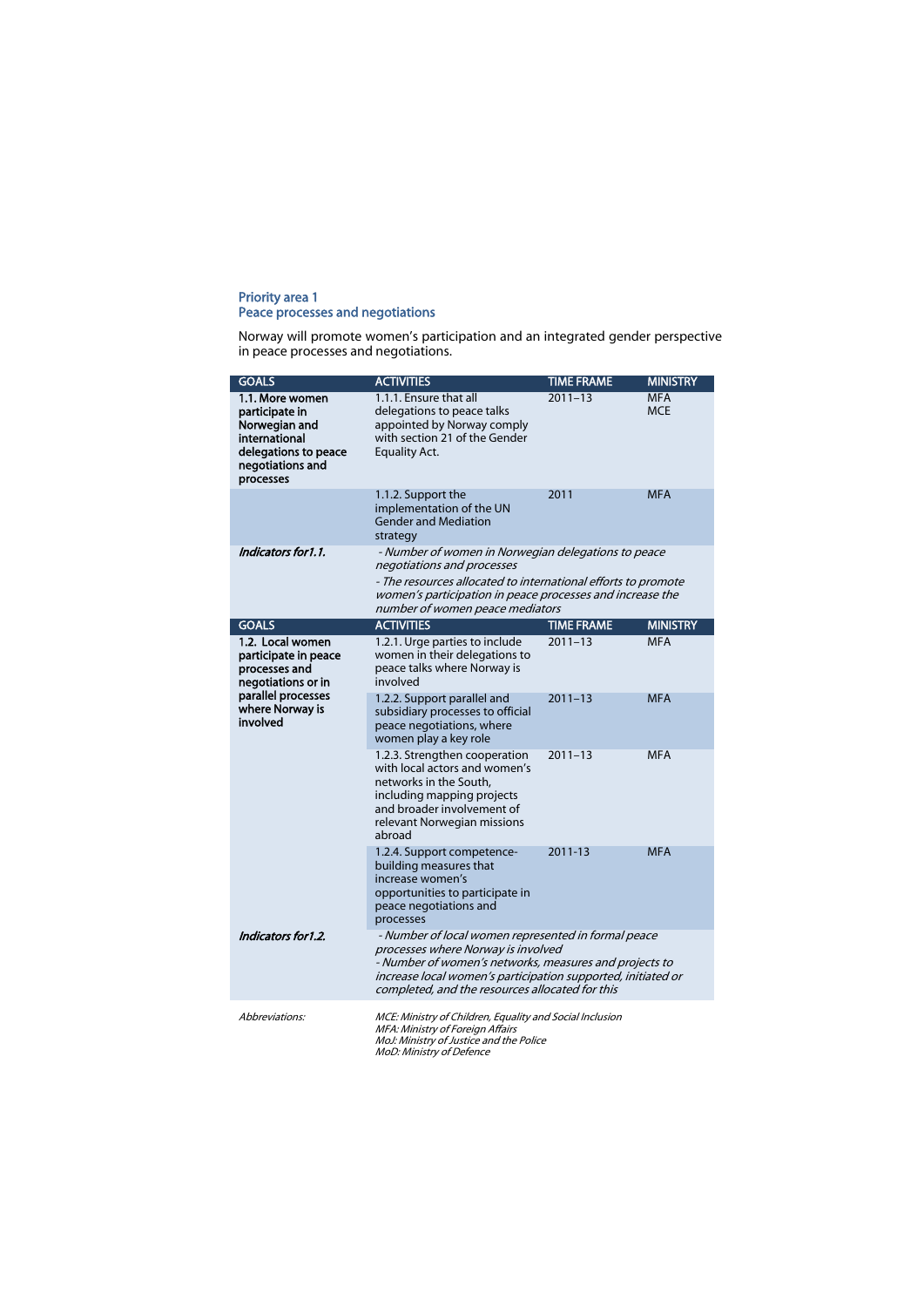

Woman peace activist from Liberia. Photo: Martin Adler/Panos Pictures/Felix Features

| <b>GOALS</b>                                                                                                                       | <b>ACTIVITIES</b>                                                                                                                                                                                                                                            | <b>TIME FRAME</b> | <b>MINISTRY</b> |
|------------------------------------------------------------------------------------------------------------------------------------|--------------------------------------------------------------------------------------------------------------------------------------------------------------------------------------------------------------------------------------------------------------|-------------------|-----------------|
| 1.3. A stronger gender<br>perspective is<br>integrated into peace<br>agreements and peace<br>processes where<br>Norway is involved | 1.3.1. Urge partners in peace<br>processes where Norway is<br>involved to integrate a<br>gender perspective that<br>safequards women's political,<br>social and economic rights<br>into peace agreements                                                     | $2011 - 13$       | <b>MFA</b>      |
|                                                                                                                                    | 1.3.2. Seek to ensure that<br>actions to prevent and<br>combat sexual violence, and<br>to prosecute perpetrators, are<br>included in peace agreements                                                                                                        | $2011 - 13$       | <b>MFA</b>      |
| Indicators for1.3.                                                                                                                 | - Number of documented cases where Norway encourages<br>parties to include the gender perspective<br>- Number of peace processes that Norway is involved in where<br>sexual violence is discussed in the negotiations and included in<br>the peace agreement |                   |                 |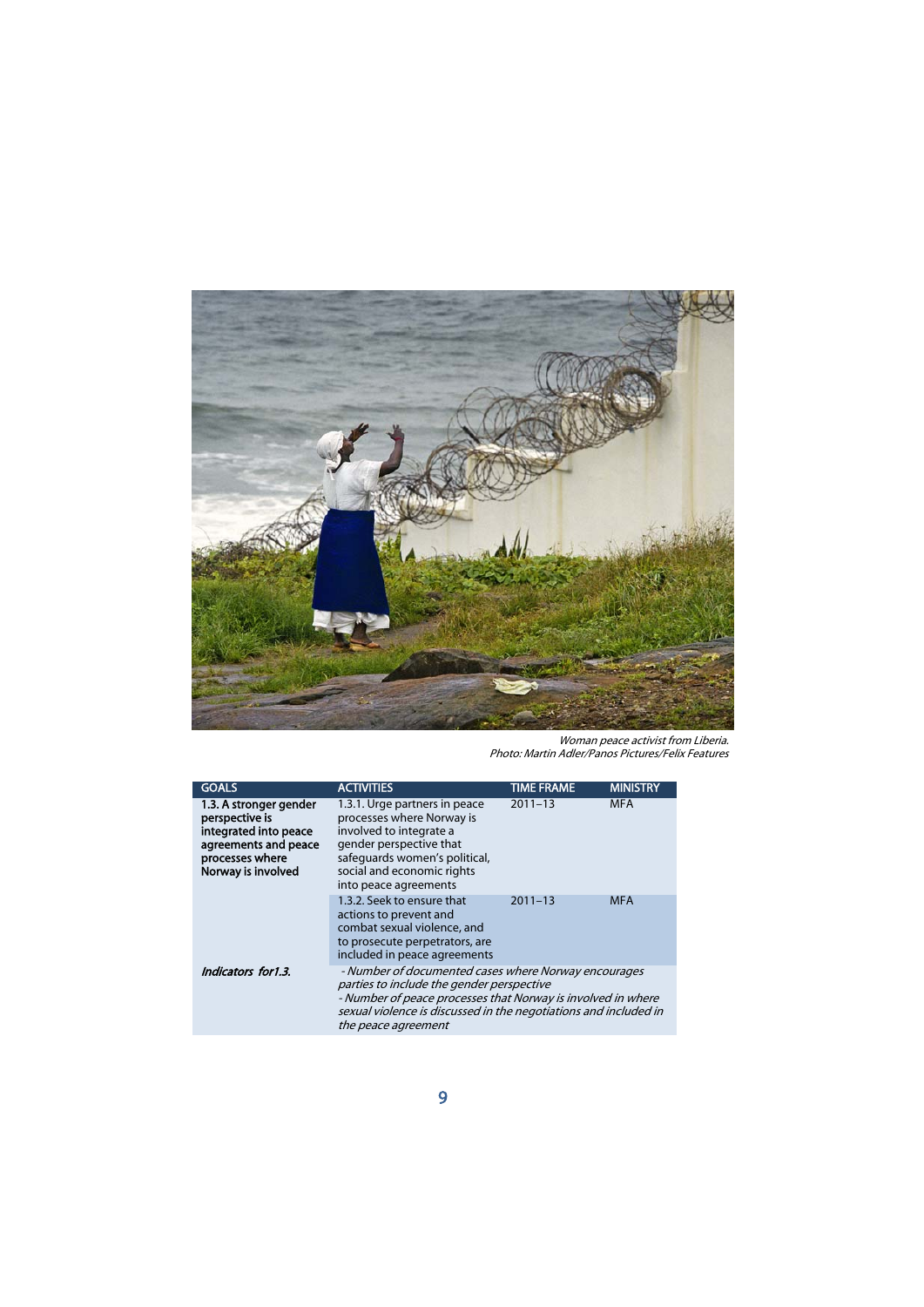# 2. International operations

### **Norway will seek to strengthen the gender perspective in international operations and to increase the participation of women.**

There is growing recognition of the need for a gender-sensitive approach to peace operations. Dialogue with both women and men gives personnel in international operations a far better understanding of the situation and puts the operation in a better position to provide security for the whole population – boys and girls, women and men. An integrated gender perspective can give women greater influence on important decisions and pave the way for their participation in peacebuilding activities. At the same time, local women can provide information and perspectives that men are not aware of or do not focus on. International experience shows that safeguarding the security of women increases the local population's confidence in the operation.

International operations should be planned, implemented and evaluated from a gender perspective; in other words, they should be analysed on the basis of the consequences they may have for both women and men. This requires practical and theoretical training in issues relating to women, peace and security.



Homecoming parade after service in Chad for MINURCAT II. Photo: Taral Jansen, Norwegian armed forces media centre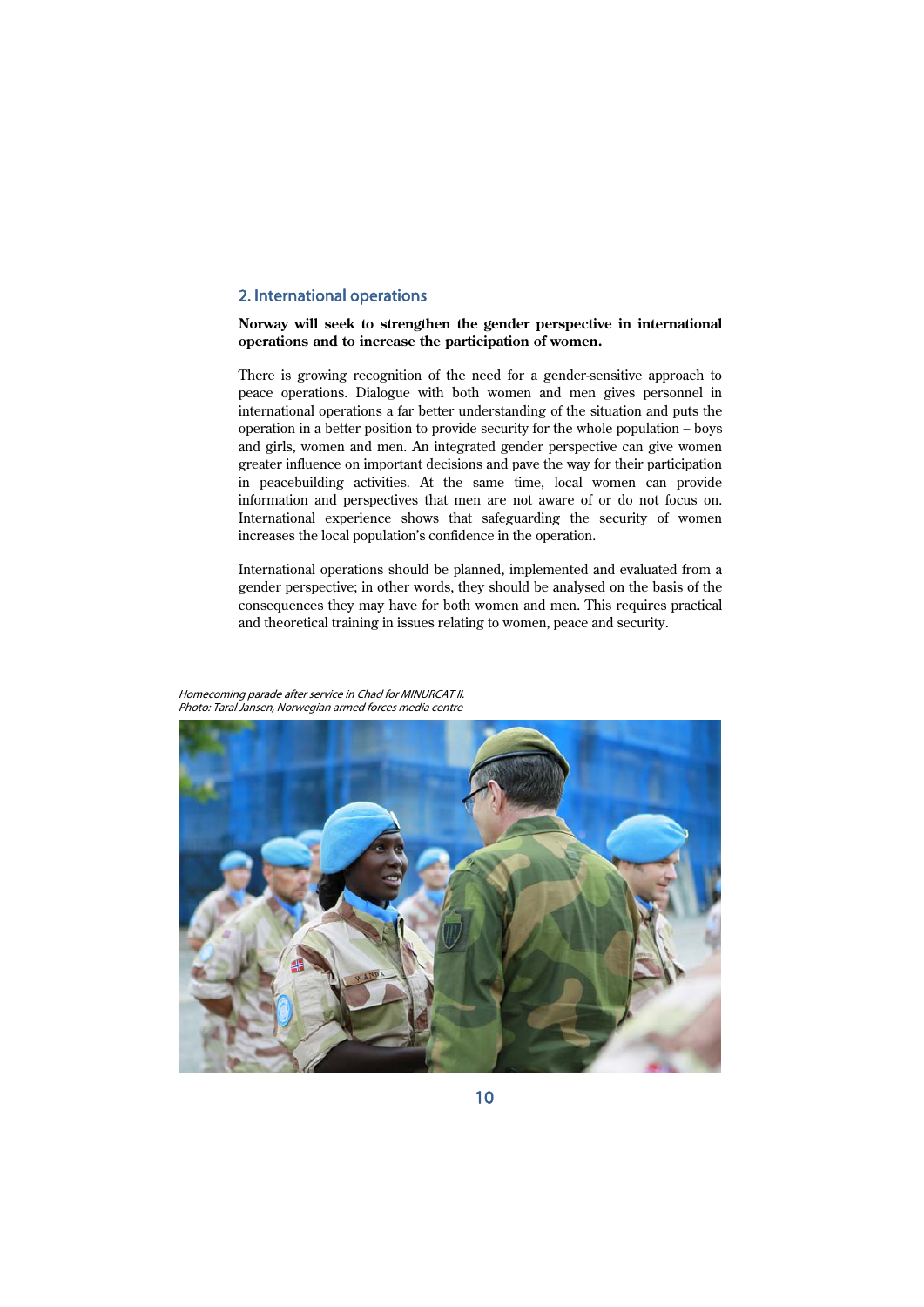

An Afghan policewoman is issued with a new weapon. Photo: Eros Hoagland/Redux /Felix Features

A better gender balance in Norwegian contingents is a goal in itself; it is also a means of improving performance. It can also have an important symbolic effect in the host country. Norway has few women in operational positions in military forces, and will therefore give priority to recruiting more women. It is also important to underline that men at all levels have just as much responsibility for implementing SCR 1325 as women.

Norway will contribute to international competence- and capacity-building in this field, with particular focus on the UN, NATO and the African Union (AU). This entails closer dialogue and cooperation with countries that contribute troops and police to UN peace operations. We will emphasise the gender perspective in our contributions to international operations and in our support for training other countries' security forces. Special priority will be given to the participation of women and an integrated gender perspective in our capacity-building efforts in connection with AU operations.

In 2010, the NATO countries adopted the Alliance's first action plan for the implementation of SCR 1325, which states that the resolution is to be implemented in all NATO's operations. Norway will promote a continued focus on SCR 1325 in NATO, with emphasis on practical implementation of the action plan and political ownership.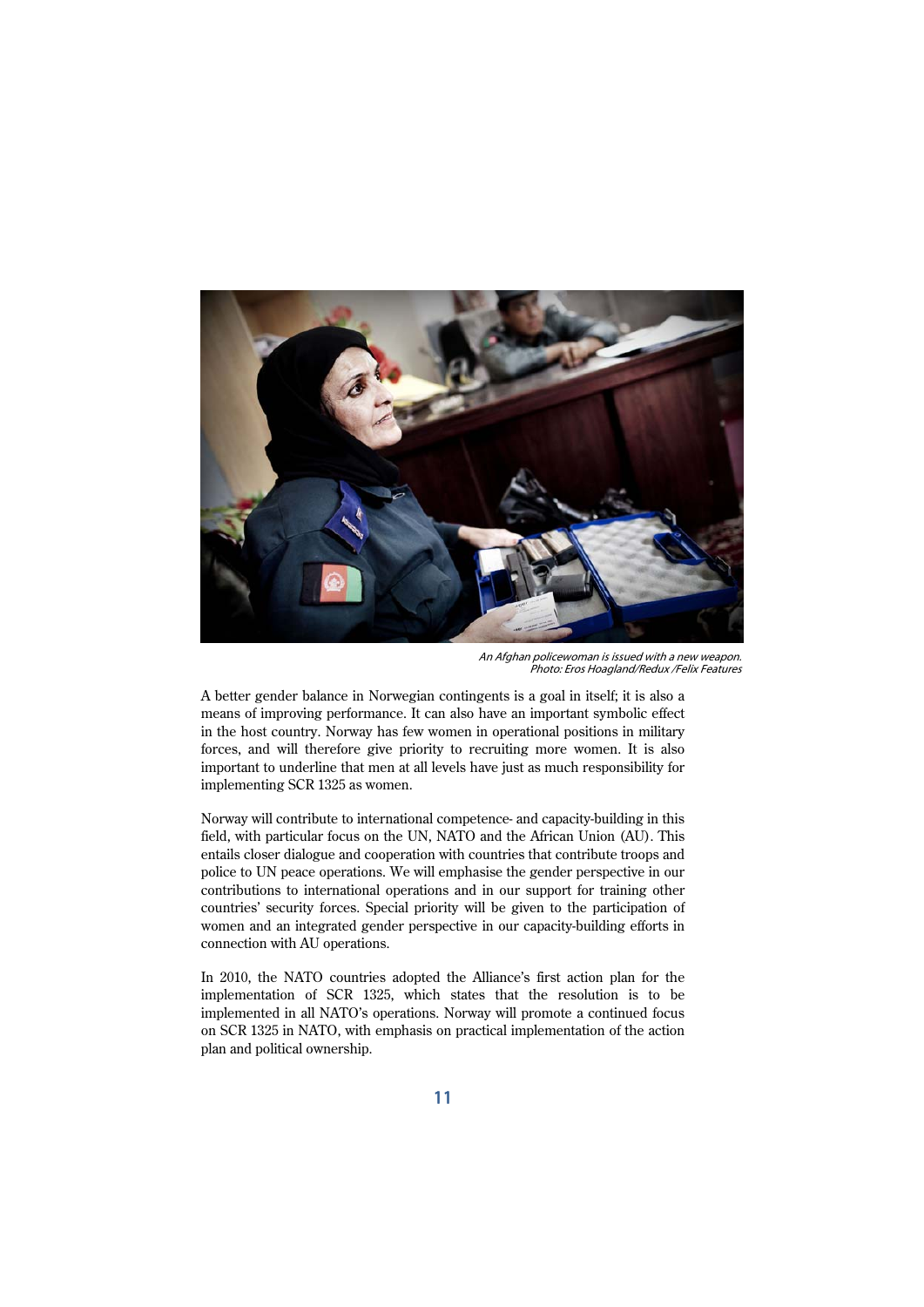#### Priority area 2 International operations

Norway will seek to strengthen the gender perspective in international operations and to increase the participation of women.

| <b>GOALS</b>                                                                                                                             | <b>ACTIVITIES</b>                                                                                                                                                                                                                                                                    | <b>TIME FRAME</b> | <b>MINISTRY</b>          |
|------------------------------------------------------------------------------------------------------------------------------------------|--------------------------------------------------------------------------------------------------------------------------------------------------------------------------------------------------------------------------------------------------------------------------------------|-------------------|--------------------------|
| 2.1 Personnel in<br>international<br>operations where<br>Norway is involved<br>have knowledge of<br>and competence in<br><b>SCR 1325</b> | NATIONAL: 2.1.1. Integrate SCR<br>1325 into military education                                                                                                                                                                                                                       | $2011 - 13$       | MoD                      |
|                                                                                                                                          | 2.1.2. Continue and quality<br>assure SCR 1325 training of<br>Norwegian personnel deployed<br>to international police<br>operations                                                                                                                                                  | $2011 - 13$       | MoJ                      |
|                                                                                                                                          | 2.1.3. Take part in further<br>development of a Nordic centre<br>of expertise to strengthen the<br>implementation of SCR 1325 in<br>international operations                                                                                                                         | $2011 - 13$       | MoD                      |
|                                                                                                                                          | <b>INTERNATIONAL: 2.1.4. Support</b><br>the UN Department of<br>Peacekeeping Operations in the<br>development of SCR 1325 policy<br>documents and training<br>materials                                                                                                              | $2011 - 13$       | <b>MoD</b><br><b>MFA</b> |
|                                                                                                                                          | 2.1.5. Implement NATO's action<br>plan for SCR 1325 and help to<br>further develop indicators                                                                                                                                                                                        | $2011 - 13$       | <b>MFA</b><br>MoD        |
|                                                                                                                                          | 2.1.6. Strengthen the dialogue<br>with key troop- and police-<br>contributing countries on the<br>protection of civilians, including<br>protection against sexual<br>violence in conflict                                                                                            | $2011 - 13$       | <b>MFA</b><br><b>MoD</b> |
|                                                                                                                                          | 2.1.7. Support training of other<br>countries' police contributions,<br>for example through the<br>"Training for Peace" programme<br>in Africa                                                                                                                                       | $2011 - 13$       | <b>MFA</b><br>MoJ        |
| Indicators for 2.1.                                                                                                                      | - Overview of modules and courses on SCR 1325 in military<br>education<br>- Number of Norwegian personnel with competence in integrating<br>SCR 1325 into international operations<br>- Number of international training initiatives supported by<br>Norway, and resources allocated |                   |                          |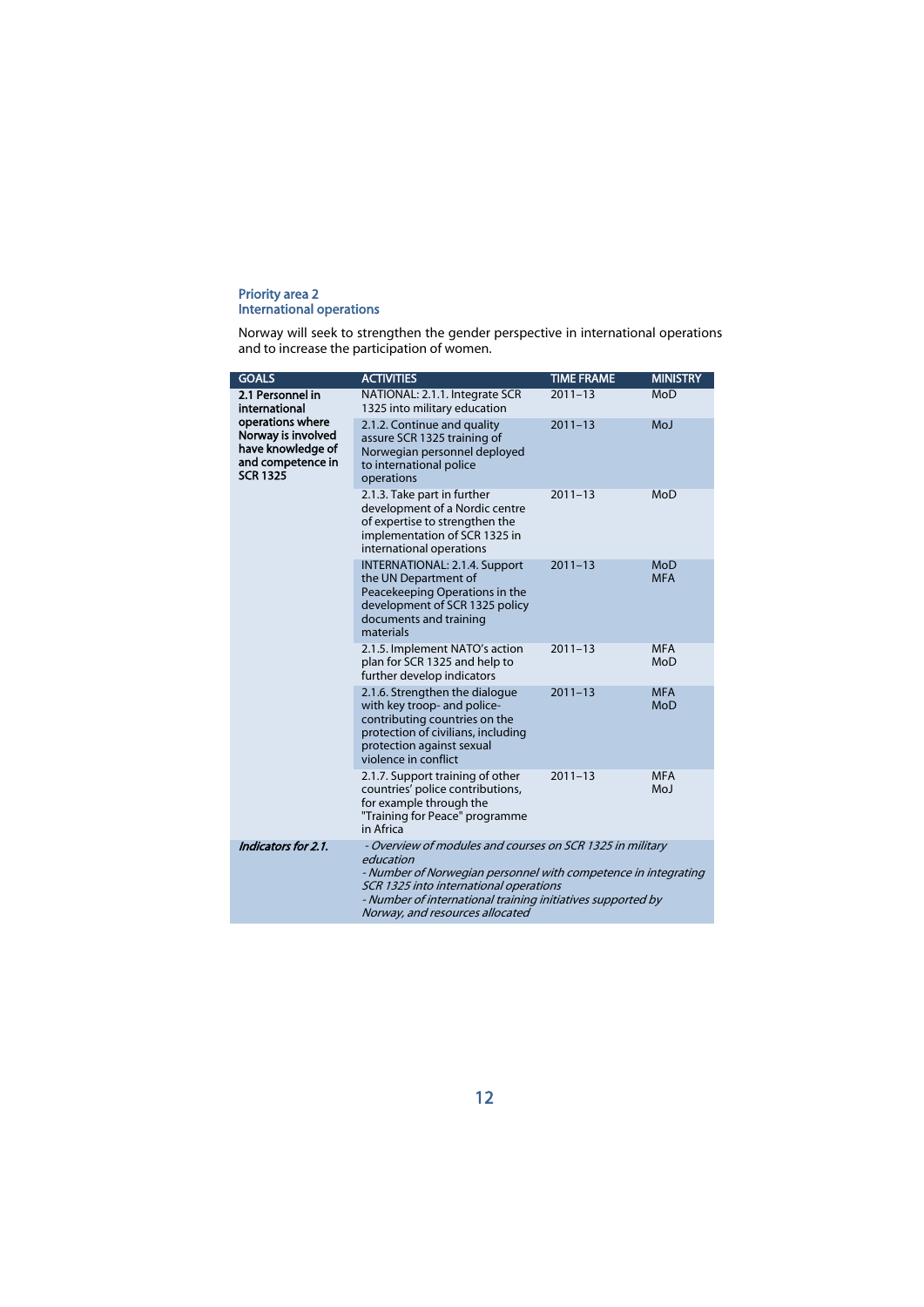| <b>GOALS</b>                                                                                                                                | <b>ACTIVITIES</b>                                                                                                                                                                                                                                                                                                                                                                                                                                        | <b>TIME FRAME</b> | <b>MINISTRY</b>                        |
|---------------------------------------------------------------------------------------------------------------------------------------------|----------------------------------------------------------------------------------------------------------------------------------------------------------------------------------------------------------------------------------------------------------------------------------------------------------------------------------------------------------------------------------------------------------------------------------------------------------|-------------------|----------------------------------------|
| 2.2. The gender<br>perspective is<br>integrated into<br>the<br>implementation<br>and evaluation of<br>international<br>operations           | 2.2.1. Ensure that there are references to<br>SCR 1325 in the document hierarchy that<br>regulates Norwegian troop contribut-<br>ions, and include gender impact assess-<br>ments in the planning of operations                                                                                                                                                                                                                                          | $2011 - 13$       | MoD                                    |
|                                                                                                                                             | 2.2.2. Adapt routines at a tactical level/in<br>projects to engage local women and<br>draw up measures to meet women's<br>security needs                                                                                                                                                                                                                                                                                                                 | $2011 - 13$       | MoD<br><b>MoJ</b>                      |
|                                                                                                                                             | 2.2.3. Further develop the system of<br>gender advisers and gender focal points<br>in troop contributions, and of gender<br>advisers who are staff members in the<br>national military structure                                                                                                                                                                                                                                                         | $2011 - 13$       | MoD                                    |
|                                                                                                                                             | 2.2.4. Offer and/or request gender<br>advisers for NATO operations                                                                                                                                                                                                                                                                                                                                                                                       | $2011 - 13$       | <b>MFA</b><br>MoD                      |
|                                                                                                                                             | 2.2.5. Establish routines for reporting on<br>SCR 1325 and for evaluating operations<br>once they have been completed                                                                                                                                                                                                                                                                                                                                    | $2011 - 13$       | MoD<br><b>MoJ</b>                      |
|                                                                                                                                             | 2.2.6. Study and evaluate the effect of<br>applying a gender perspective in<br>international operations in order to<br>develop best practices                                                                                                                                                                                                                                                                                                            | $2011 - 13$       | <b>MoD</b><br><b>MFA</b>               |
| Indicators for 2.2.                                                                                                                         | - Number of documented gender impact assessments carried out<br>during planning of Norwegian contributions to international<br>operations<br>- Reports from operations where SCR 1325 has been integrated<br>- Number of operations and staffs with gender advisers; indicating<br>whether they are full- or part-time positions (% of full position)<br>- Number of studies and evaluations focusing on SCR 1325 perspective<br>initiated and completed |                   |                                        |
| <b>GOALS</b>                                                                                                                                | <b>ACTIVITIES</b>                                                                                                                                                                                                                                                                                                                                                                                                                                        | <b>TIME FRAME</b> | <b>MINISTRY</b>                        |
| 2.3. More women<br>participate in<br>international<br>operations in<br>general,<br>particularly in<br>operational<br>positions and<br>units | NATIONAL: 2.3.1. Increase the<br>recruitment of women to operational<br>military units and troop contributions 1)                                                                                                                                                                                                                                                                                                                                        | $2011 - 13$       | MoD                                    |
|                                                                                                                                             | 2.3.2. Recruit more Norwegian women to<br>international operations, especially<br>leadership positions, e.g. in the UN and<br><b>NATO</b>                                                                                                                                                                                                                                                                                                                | $2011 - 13$       | <b>MoD</b><br><b>MoJ</b><br><b>MFA</b> |
|                                                                                                                                             | INTERNATIONAL: 2.3.3. Promote the<br>recruitment of women in international<br>operations under the UN and NATO                                                                                                                                                                                                                                                                                                                                           | $2011 - 13$       | MoD<br><b>MFA</b>                      |
|                                                                                                                                             | 2.3.4. Strengthen the recruitment and<br>training of women peacekeeping<br>personnel from Africa through the<br>"Training for Peace" programme                                                                                                                                                                                                                                                                                                           | $2011 - 13$       | MoJ<br><b>MFA</b>                      |
| Indicators for 2.3.                                                                                                                         | - Number or proportion of women in troop contributions and among<br>civilian personnel, including the police<br>- Number or proportion of Norwegian women in leading operational<br>positions and units<br>- Number of recruitment initiatives started and completed                                                                                                                                                                                     |                   |                                        |

1) Cf. the whitepaper on recruitment of women to the Norwegian armed forces (Report No.36 (2006-07) to the Storting) – Norwegian only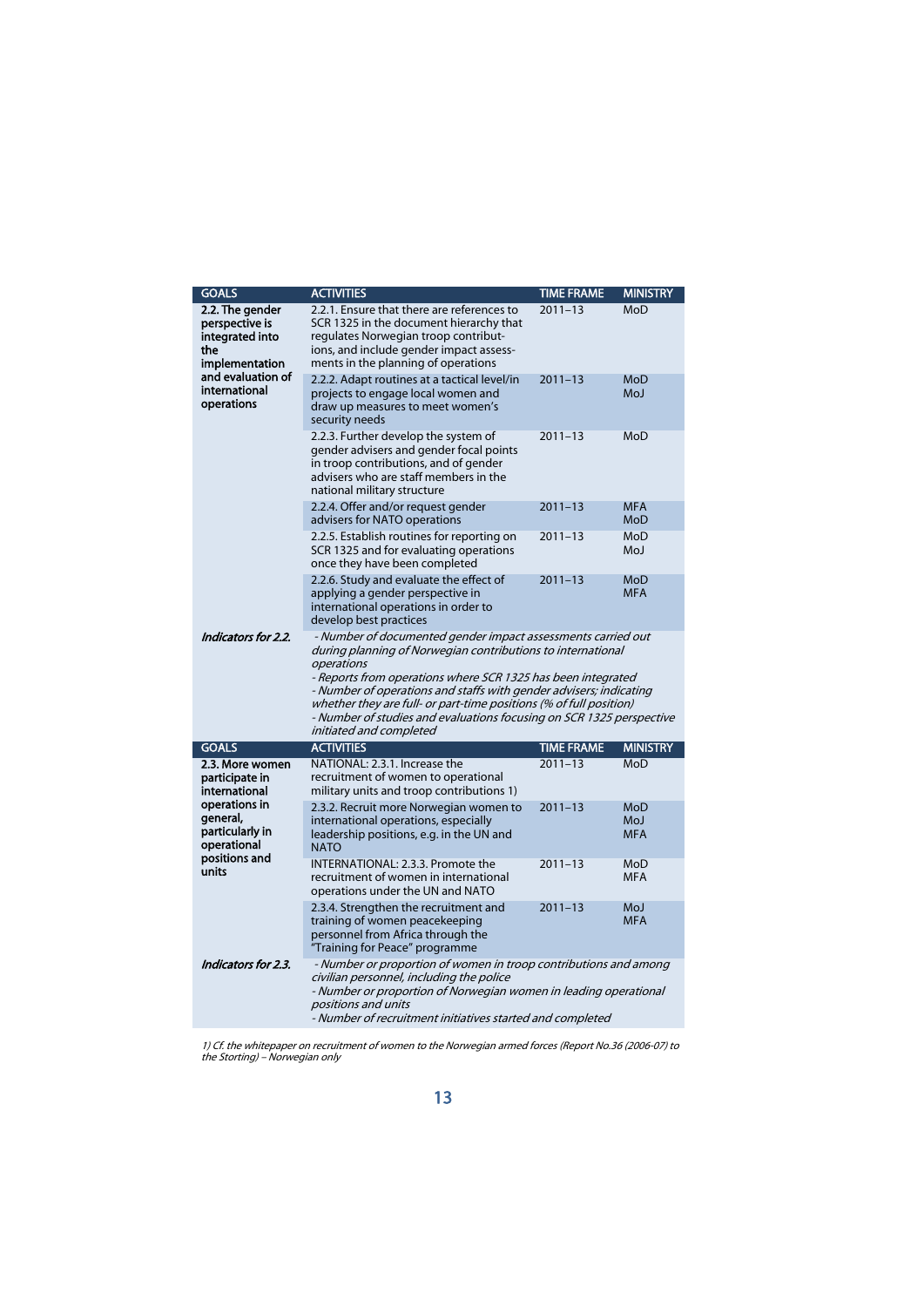# 3. Post-conflict situations and peacebuilding

## **Norway will seek to increase the participation of women in peacebuilding and post-conflict situations, and to strengthen the gender perspective in reconstruction processes.**

UN Security Council resolution 1889 (2009) underlines the vital role women play in peacebuilding activities and their particular needs in post-conflict situations, and highlights the importance of an integrated gender perspective in reconstruction processes. Carrying out a gender impact assessment can help to increase local ownership and responsibility and thus be important in enhancing state- and peacebuilding in fragile states.

An important aspect of peacebuilding work is developing institutions and the rule of law to ensure democracy, security, participation and respect for human rights. Peacebuilding efforts may mark the start of a process that strengthens women's participation, protection and rights. Women in post-conflict situations often lack protection and security, and may find that the violence actually increases after the conflict has ended. They also tend to lack basic services, economic security and opportunities for political participation. This is not just a problem in relation to democracy; it also makes it harder to build a lasting and sustainable peace.

UN funds and programmes play an important role in fragile states. Norway sits on the boards of several key funds and programmes and uses the opportunities this provides to influence their policies. Moreover, Norway will seek to convey the same message in the different boards with a view to strengthening the implementation of SCR 1325. Norway will also give priority to SCR 1325 during its membership of the Peacebuilding Commission's Organizational Committee from 2011. The task of the Commission is to assist countries that have emerged from a conflict with reconstruction, mobilisation of resources and stabilisation. Norway will seek to ensure that the gender perspective is integrated into all aspects of the Peacebuilding Commission's work, and that that priority is given to women's participation in reconstruction processes by providing support for local women's networks and organisations.

Norway will continue to strengthen the gender perspective and the position of women in humanitarian efforts, and to urge other humanitarian actors to do likewise. Key tools are support for gender advisers in specific humanitarian situations and requirements for all recipients of humanitarian funds to include the gender perspective in their activities. Priority will be given to emergency appeals with an integrated gender perspective. Norway will also seek to ensure that the gender perspective is taken into account in humanitarian disarmament and efforts against armed violence, for example in connection with the clearance of unexploded ordnance and support to victims. We will also support efforts that highlight how the living conditions of women and girls are affected by easy access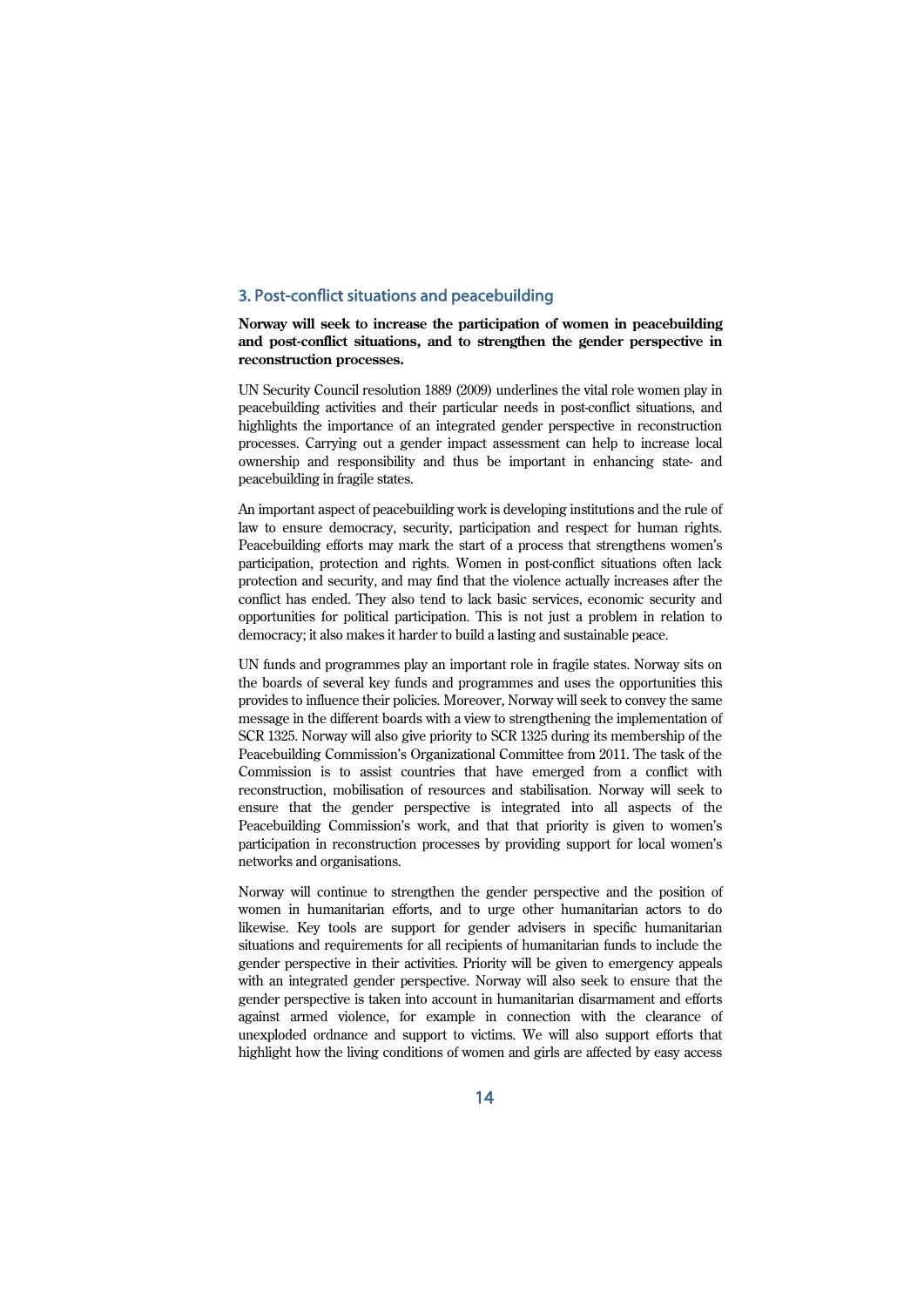to weapons and widespread armed violence. This will entail strengthening the implementation of SCR 1325 and women's participation in processes relating to disarmament and control of conventional weapons.

The participation of women is important in building up a security and justice sector that meets the whole population's needs. Norway will promote measures to ensure that women have real, non-discriminatory access to the legal system, and will invest in protection and prevention strategies. Norway will also support measures to increase the proportion of women in the security and justice sector in post-conflict situations and in fragile states. In addition, we aim to increase the involvement of Norwegian personnel with gender expertise in post-conflict areas, to assist in the training of judges, prosecuting authorities, lawyers, police officers, defence personnel and prison authorities, for example through the Crisis Response Pool. Norway will support training programmes and institutions that promote gender equality and security sector reform in the South.

The needs of women and girls and priorities in post-conflict situations, including security, health, property rights and opportunities for paid employment, should be taken into account when the international community contributes to reconstruction funds. Norway will support programmes aimed at security sector reform institutions in the Global South with focus on mainstreaming gender and developing their capacity to comply with SCR 1325.

Internally displaced Sudanese women gather wood in the vicinity of a refugee camp in Darfur. Photo: J Carrier/Redux

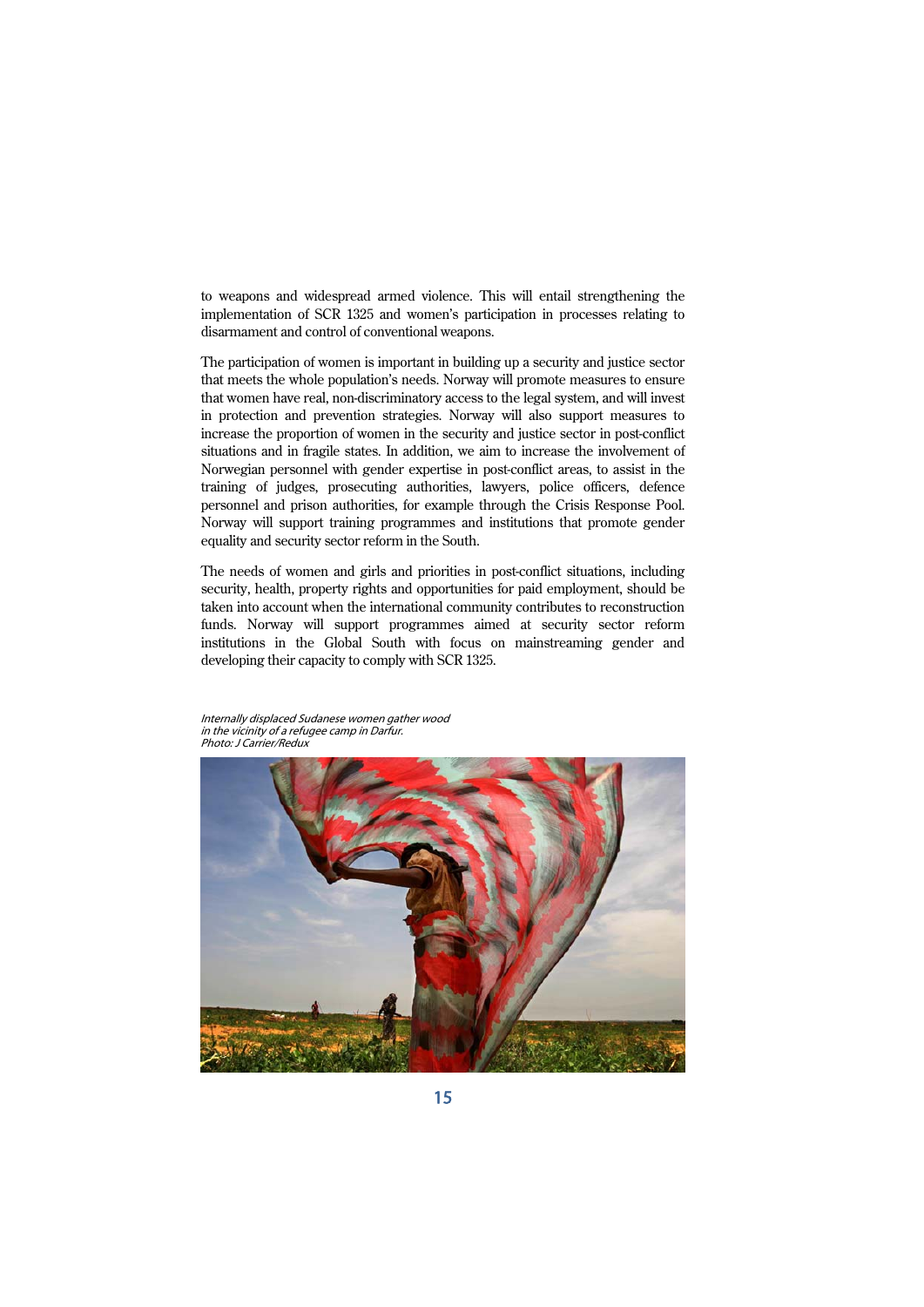#### Priority area 3 Post-conflict situations and peacebuilding

Norway will seek to increase the participation of women in peacebuilding and post-conflict situations, and to strengthen the gender perspective in reconstruction processes.

| <b>GOALS</b>                                                                                                                                                                                                                                                                                                                                                                                                                                                                                                                                                                                                      | <b>ACTIVITIES</b>                                                                                                                                                                                                        | <b>TIME FRAME</b> | <b>MINISTRY</b> |
|-------------------------------------------------------------------------------------------------------------------------------------------------------------------------------------------------------------------------------------------------------------------------------------------------------------------------------------------------------------------------------------------------------------------------------------------------------------------------------------------------------------------------------------------------------------------------------------------------------------------|--------------------------------------------------------------------------------------------------------------------------------------------------------------------------------------------------------------------------|-------------------|-----------------|
| 3.1. Local women<br>participate in<br>decision-making<br>processes in post-<br>conflict situations<br>and peacebuilding<br>efforts                                                                                                                                                                                                                                                                                                                                                                                                                                                                                | NATIONAL: 3.1.1. Support and<br>strengthen initiatives to recruit more<br>women to the Crisis Response Pool                                                                                                              | $2011 - 13$       | MoJ             |
|                                                                                                                                                                                                                                                                                                                                                                                                                                                                                                                                                                                                                   | INTERNATIONAL: 3.1.2. Support<br>measures to increase women's<br>political participation in post-conflict<br>situations                                                                                                  | $2011 - 13$       | <b>MFA</b>      |
|                                                                                                                                                                                                                                                                                                                                                                                                                                                                                                                                                                                                                   | 3.1.3. Promote and support efforts to<br>increase the proportion of women<br>involved in the reconstruction of the<br>justice sector and in security sector<br>reform, and integrate a gender<br>perspective             | $2011 - 13$       | <b>MFA</b>      |
|                                                                                                                                                                                                                                                                                                                                                                                                                                                                                                                                                                                                                   | 3.1.4. Promote the women, peace and<br>security agenda in connection with<br>Norway's participation in the UN<br><b>Peacebuilding Commission</b><br><b>Organizational Committee</b>                                      | $2011 - 13$       | <b>MFA</b>      |
|                                                                                                                                                                                                                                                                                                                                                                                                                                                                                                                                                                                                                   | 3.1.5. Require an integrated gender<br>perspective in UN and World Bank<br>administered reconstruction funds<br>where Norway is on the board                                                                             | $2011 - 13$       | <b>MFA</b>      |
|                                                                                                                                                                                                                                                                                                                                                                                                                                                                                                                                                                                                                   | 3.1.6. Strengthen the implementation<br>of SCR 1325 in humanitarian efforts.<br>in cooperation with recipients of<br>humanitarian funds, including<br>support for gender advisers in<br>specific humanitarian situations | $2011 - 13$       | <b>MFA</b>      |
|                                                                                                                                                                                                                                                                                                                                                                                                                                                                                                                                                                                                                   | 3.1.7. Help to strengthen the<br>integration of SCR 1325 into<br>processes relating to disarmament<br>and control of conventional weapons,<br>including clearance of unexploded<br>ordnance and assistance to victims    | $2011 - 13$       | <b>MFA</b>      |
| Indicators for 3.1.<br>- Proportion of women in the Crisis Response Pool<br>- Number of recruitment and training initiatives supported with a<br>view to increasing the participation of women in the justice and<br>security sectors and resources allocated<br>- Number of documented interventions on women, peace and<br>security in the Peacebuilding Commission's Organizational<br>Committee<br>- Number of gender advisers in humanitarian situations supported by<br>Norway<br>- Number of initiatives to promote women's political participation in<br>post-conflict situations and resources allocated |                                                                                                                                                                                                                          |                   |                 |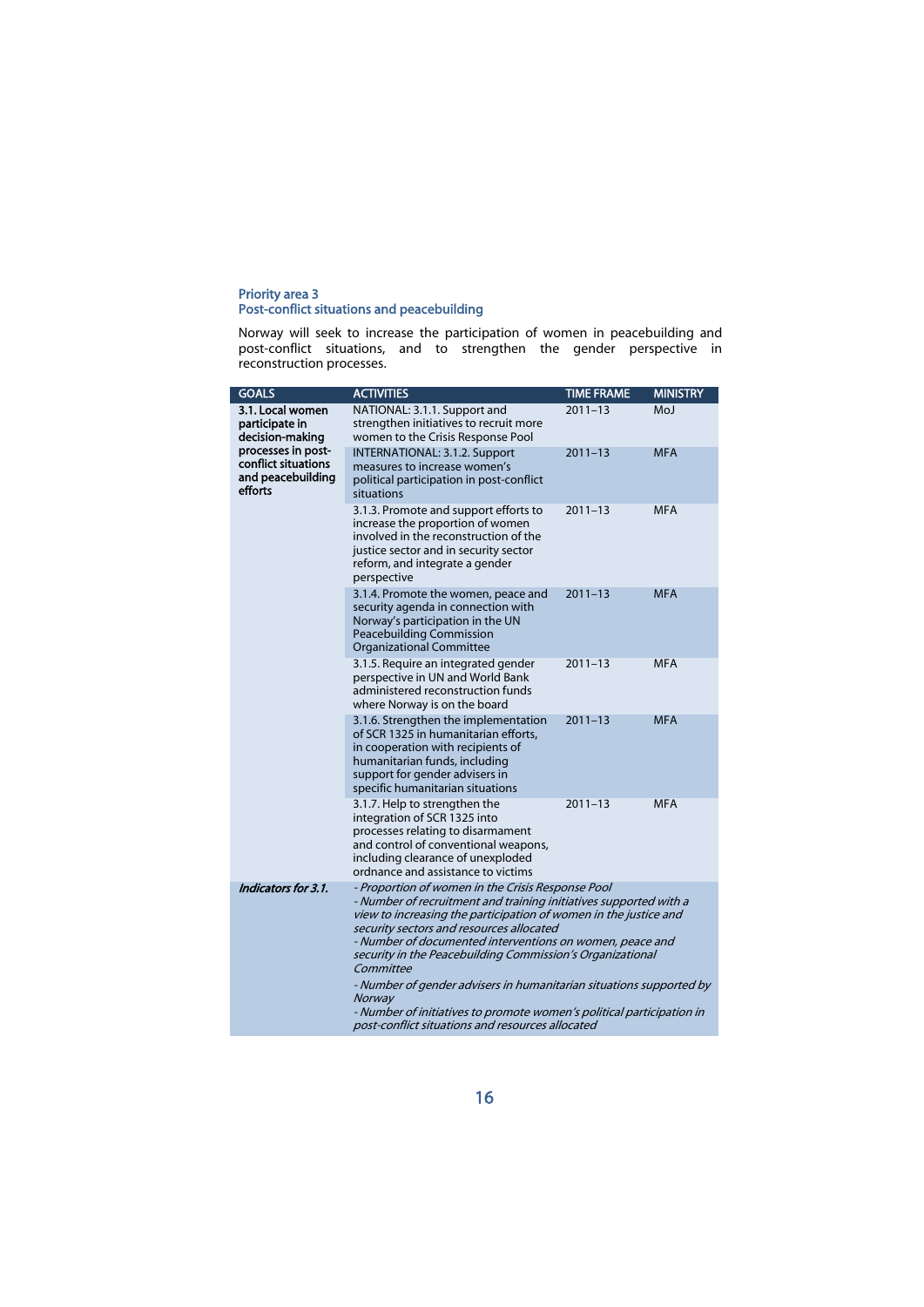| <b>GOALS</b>                                                                                       | <b>ACTIVITIES</b>                                                                                                                                                                                                                                  | <b>TIME FRAME</b> | <b>MINISTRY</b> |
|----------------------------------------------------------------------------------------------------|----------------------------------------------------------------------------------------------------------------------------------------------------------------------------------------------------------------------------------------------------|-------------------|-----------------|
| 3.2. Greater<br>account is taken<br>of women's rights<br>and needs in<br>security sector<br>reform | NATIONAL: 3.2.1. Enhance training in<br>SCR 1325 for Crisis Response Pool<br>personnel                                                                                                                                                             | $2011 - 13$       | MoJ             |
|                                                                                                    | 3.2.2. Provide gender experts to train<br>judges, the prosecuting authorities,<br>lawyers, police officers, armed forces<br>and prison authorities in post-conflict<br>situations                                                                  | $2011 - 13$       | MoJ             |
|                                                                                                    | 3.2.2. Provide Norwegian police officers<br>with competence in SCR 1325 to<br>international operations in post-<br>conflict situations                                                                                                             | $2011 - 13$       | MoJ             |
|                                                                                                    | INTERNATIONAL: 3.2.3. Contribute to<br>competence-building in the security<br>sector and institution-building of<br>security institutions in the South                                                                                             | $2011 - 13$       | <b>MFA</b>      |
| Indicators for 3.2.                                                                                | - Number of Crisis Response Pool personnel who have received<br>training in SCR 1325 and the scope of the training programme(s)<br>- Number of personnel who take part in the gender and SSR<br>programme, and the scope of the training completed |                   |                 |
|                                                                                                    |                                                                                                                                                                                                                                                    |                   |                 |

Maoist soldier in Nepal. Photo: Dermot Tatlow/ Panos/ Felix Features

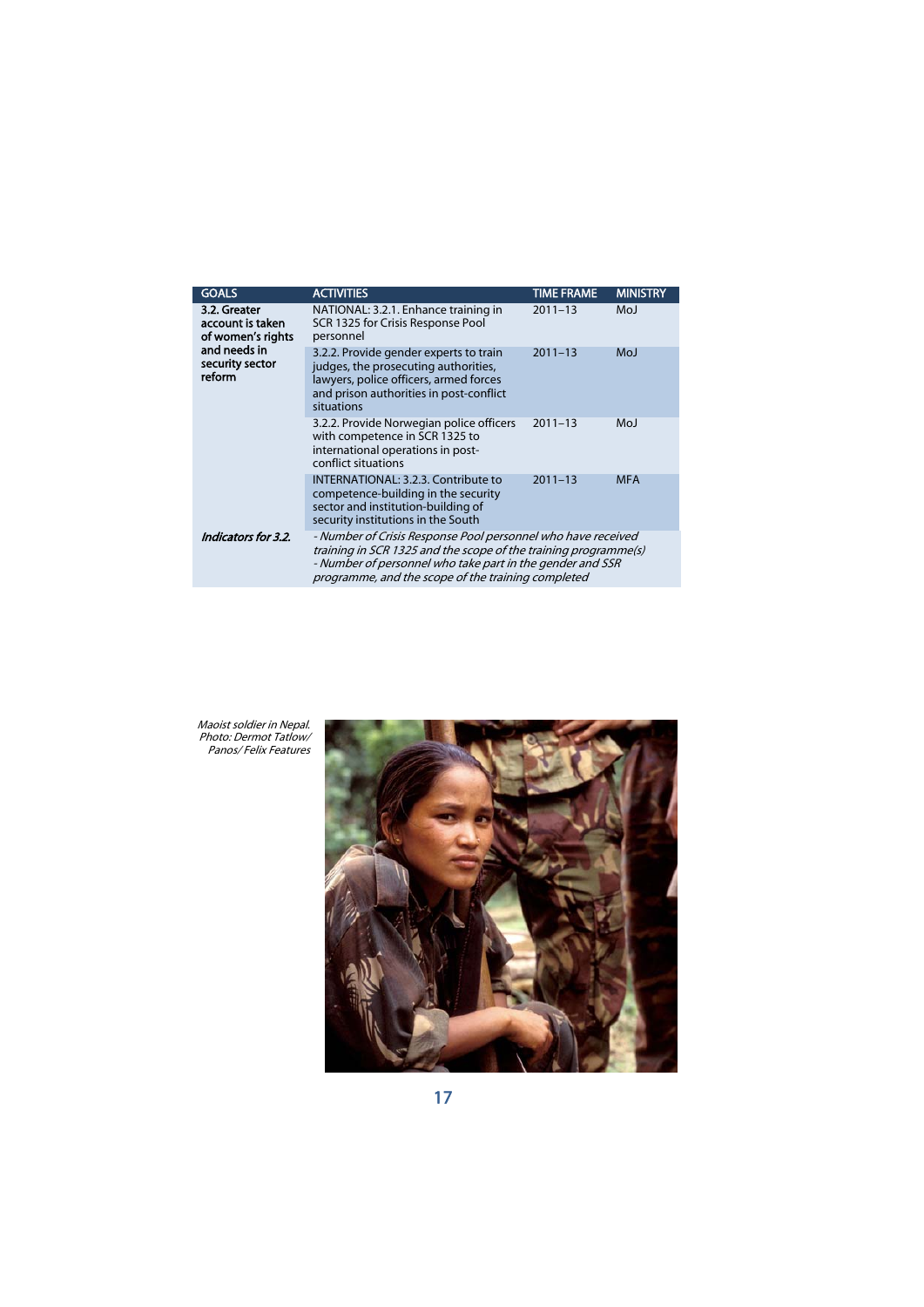# 4. Sexual violence in conflict

## **Norway will strengthen its efforts to prevent and protect against sexual violence, promote the prosecution of perpetrators and increase support to victims.**

Sexual violence in conflicts causes terrible suffering for the hundreds of thousands of victims. In addition, conflict-related sexual violence has major security consequences, and makes it more difficult to achieve peace, stability and reconciliation. Norway will maintain its focus on sexual violence in conflict as a security policy issue that must elicit the same level of international response as other threats to peace and security. Three additional Security Council resolutions on sexual violence in conflict – SCR 1820 (2008), SCR 1888 (2009) and SCR 1960 (2010) – have increased awareness and identified stronger measures, but broad and effective implementation has been slow in coming. Closer consultations with victims and stronger sanctions against perpetrators are also needed. SCR 1960 calls for the listing of parties suspected of engaging in sexual violence and for stronger mechanisms for ending impunity. Norway will support the UN in this important work.

Norway will attach importance to coordinated efforts to prevent and protect against sexual violence, prosecute perpetrators and provide support for victims. We will emphasise medical and psychosocial rehabilitation in addition to legal and economic support to ensure the best possible reintegration of victims.

An important aspect of prevention is bringing perpetrators to justice and establishing effective methods of ending the present widespread impunity, at both national and international level. Norway will support efforts to strengthen national legal systems and will focus particularly on competence and capacity building to deal with cases of sexual violence. Norway will also seek to ensure that relevant cases are brought before international criminal tribunals. In addition, Norway will strengthen efforts to prevent sexual violence in conflict through awareness-raising campaigns targeted at boys and men and their concepts of masculinity.

Norway will help to draw attention to the issue of sexual violence in global and multilateral health forums, with particular emphasis on prevention and rehabilitation. Norway will also seek to strengthen women's access to health services during and after conflict.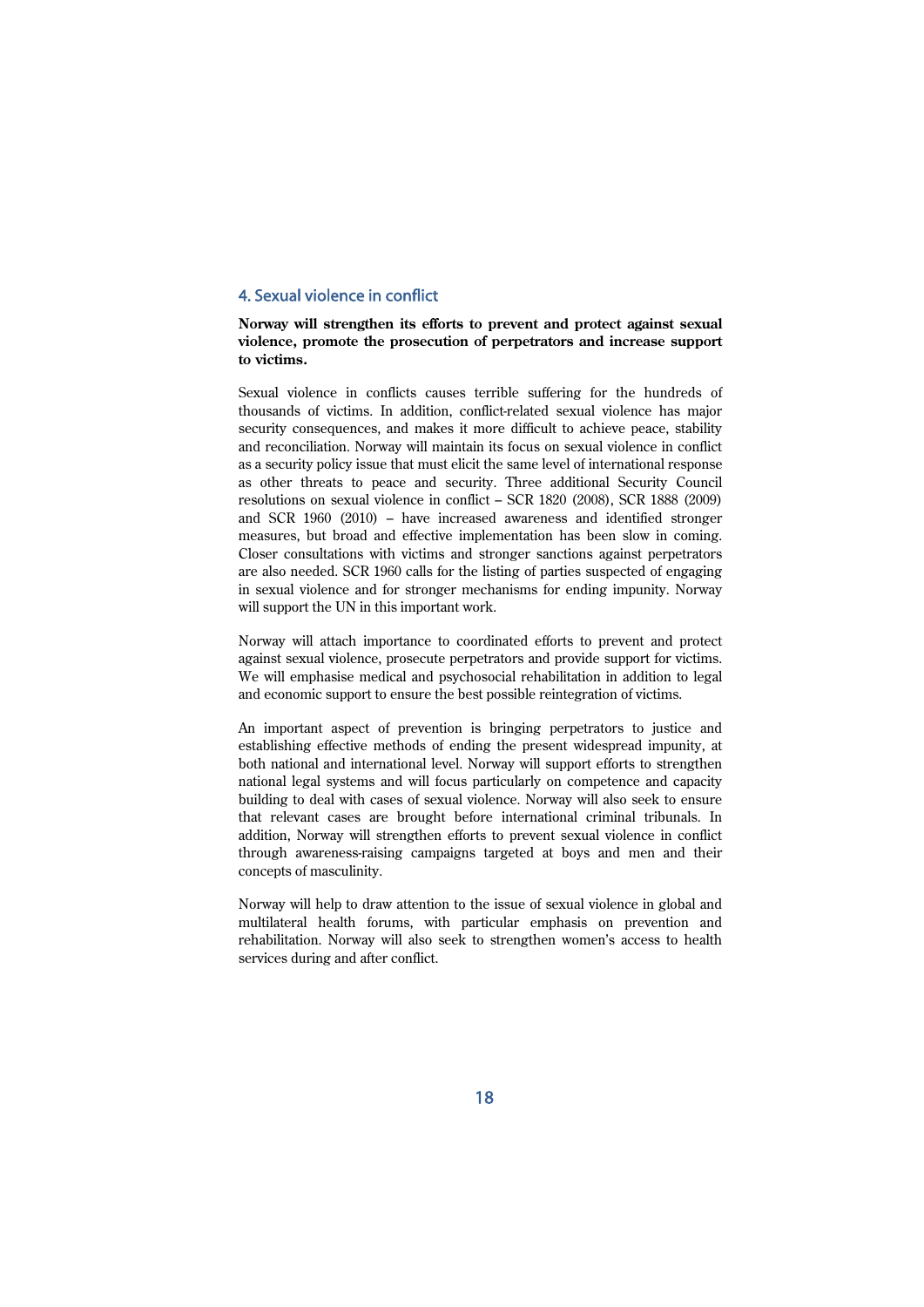Cooperation with the UN Special Representative on Sexual Violence in Conflict and UN Action Against Sexual Violence in Conflict, and their member organisations, will be further increased with a view to developing policy, and increasing coordination and effectiveness in the field.

The organisation Sauti ya Mwanamke Mkongomani (Voices of the Women of Congo) demonstrating in DR Congo. Fourha is demanding implementation of SCR 1325. Photo: Jenny Matthews / Panos Pictures/Felix Features

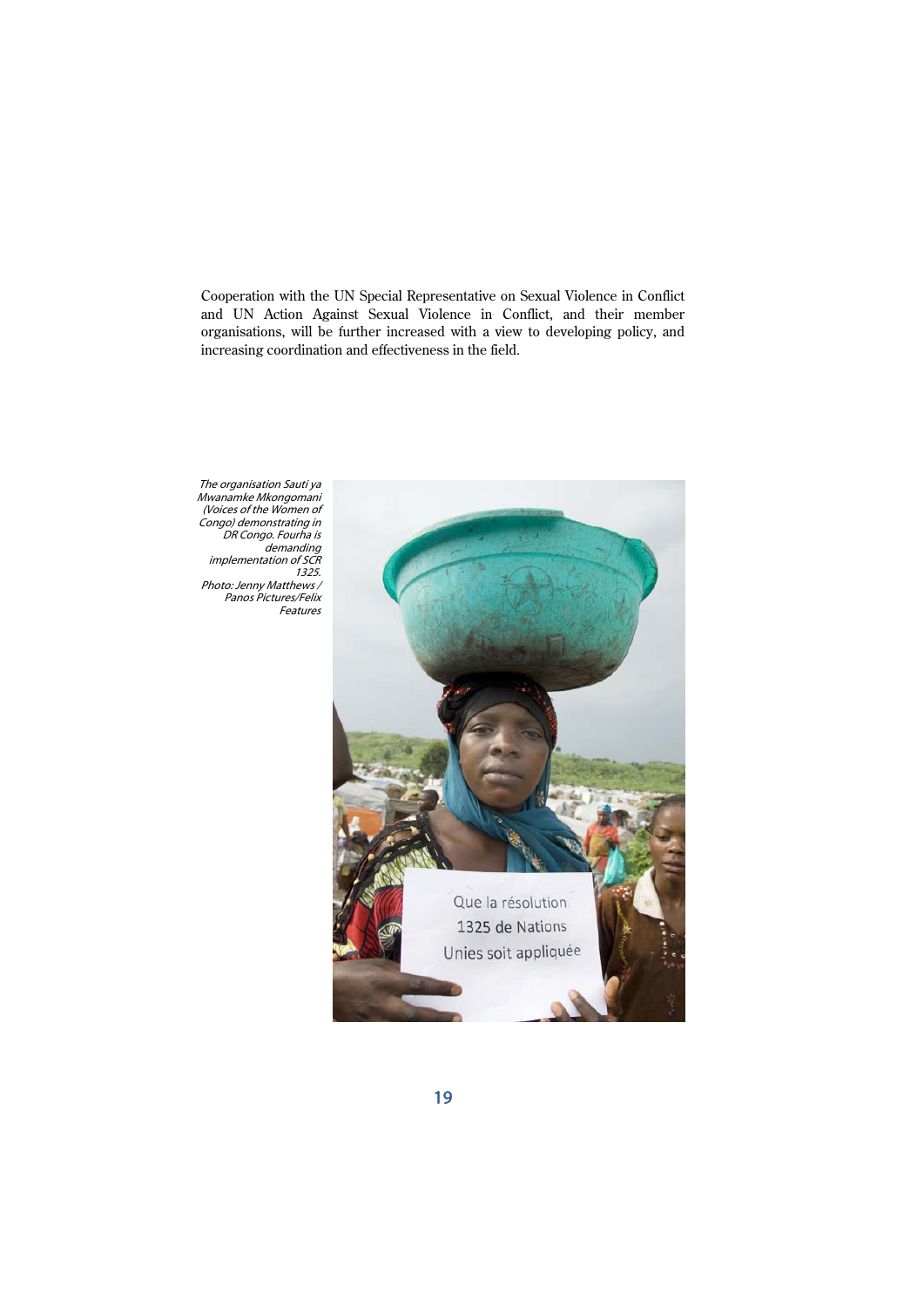#### Priority area 4 Sexual violence in conflict

Norway will strengthen its efforts to prevent and protect against sexual violence, promote the prosecution of perpetrators and increase support to survivors.

| <b>GOALS</b>                                                                                                                 | <b>ACTIVITIES</b>                                                                                                                                                                                                                                                                                                                                                                                                                       | <b>TIME FRAME</b> | <b>MINISTRY</b>   |
|------------------------------------------------------------------------------------------------------------------------------|-----------------------------------------------------------------------------------------------------------------------------------------------------------------------------------------------------------------------------------------------------------------------------------------------------------------------------------------------------------------------------------------------------------------------------------------|-------------------|-------------------|
| 4.1. Measures are<br>implemented to<br>prevent sexual<br>violence in<br>countries and<br>areas where<br>Norway is<br>engaged | NATIONAL: 4.1.1. Develop<br>quidelines for military personnel<br>deployed to international<br>operations on how to address<br>sexual violence in conflict                                                                                                                                                                                                                                                                               | $2011 - 13$       | MoD               |
|                                                                                                                              | 4.1.2. Strengthen training on<br>sexual violence for Norwegian<br>police officers taking part in<br>international operations                                                                                                                                                                                                                                                                                                            | $2011 - 13$       | MoJ               |
|                                                                                                                              | 4.1.3. Support research on trends<br>in and causes of sexual violence in<br>conflict, and the consequences for<br>policy formation in this area                                                                                                                                                                                                                                                                                         | $2011 - 13$       | <b>MFA</b>        |
|                                                                                                                              | INTERNATIONAL: 4.1.4. Integrate<br>efforts against sexual violence in<br>conflicts into efforts to rebuild the<br>justice sector in relevant countries<br>and areas                                                                                                                                                                                                                                                                     | $2011 - 13$       | <b>MFA</b><br>MoJ |
|                                                                                                                              | 4.1.5. Provide Norwegian civilian<br>observers and advisers with<br>specialist knowledge of sexual<br>violence to UN peacekeeping<br>operations                                                                                                                                                                                                                                                                                         | $2011 - 13$       | <b>MFA</b>        |
|                                                                                                                              | 4.1.6. Increase cooperation with<br>key troop- and police-<br>contributing countries to<br>strengthen their ability to prevent<br>sexual violence in conflicts                                                                                                                                                                                                                                                                          | $2011 - 13$       | <b>MFA</b><br>MoD |
|                                                                                                                              | 4.1.7. Seek to increase dialogue<br>and cooperation with national<br>and regional leaders in areas with<br>widespread conflict-related sexual<br>violence                                                                                                                                                                                                                                                                               | $2011 - 13$       | <b>MFA</b><br>MoD |
|                                                                                                                              | 4.1.8. Support awareness-raising<br>campaigns targeted at men to<br>prevent sexual violence                                                                                                                                                                                                                                                                                                                                             | $2011 - 13$       | <b>MFA</b>        |
| Indicators for 4.1.                                                                                                          | - Guidelines for preventing sexual violence in conflict developed by<br>the Norwegian armed forces<br>- Number of Norwegian personnel deployed abroad, including<br>police, who have training and/or special expertise on the problem of<br>sexual violence<br>- Number of preventive measures related to sexual violence in<br>conflict, including research projects, supported, initiated and<br>implemented, and resources allocated |                   |                   |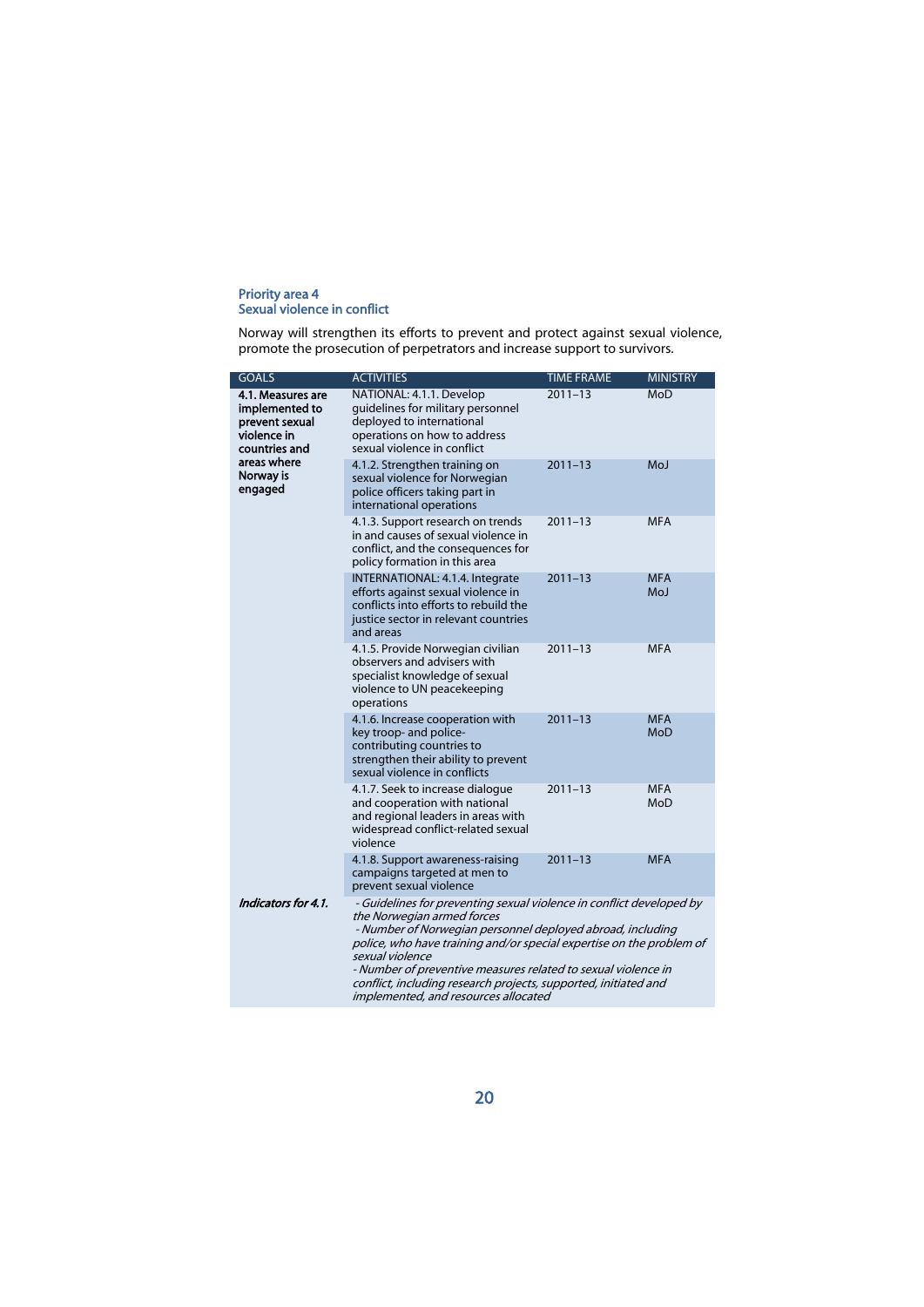| <b>GOALS</b>                                                                                                                                                                                          | <b>ACTIVITIES</b>                                                                                                                                                                                                                              | <b>TIME FRAME</b> | <b>MINISTRY</b>   |
|-------------------------------------------------------------------------------------------------------------------------------------------------------------------------------------------------------|------------------------------------------------------------------------------------------------------------------------------------------------------------------------------------------------------------------------------------------------|-------------------|-------------------|
| 4.2. Victims of<br>sexual violence<br>in conflict have                                                                                                                                                | 4.2.1. Support and initiate projects to<br>provide legal and practical assistance to<br>victims of sexual violence                                                                                                                             | $2011 - 13$       | <b>MFA</b>        |
| opportunities<br>for                                                                                                                                                                                  | 4.2.2 Support measures that promote socio-<br>economic rehabilitation                                                                                                                                                                          | $2011 - 13$       | <b>MFA</b>        |
| rehabilitation<br>in areas where<br>Norway is<br>engaged                                                                                                                                              | 4.2.3 Support the development of<br>psychosocial and medical services and<br>training for health workers                                                                                                                                       | $2011 - 13$       | <b>MFA</b>        |
|                                                                                                                                                                                                       | 4.2.4. Promote health services for victims of<br>sexual violence in global health initiatives                                                                                                                                                  | $2011 - 13$       | <b>MFA</b>        |
| Indicators for<br>4.2.                                                                                                                                                                                | - Number of projects providing medical, psychosocial and legal follow-<br>up of victims of sexual violence in conflict that receive funding, and<br>resources allocated<br>- Number of health workers who have received training and number of |                   |                   |
|                                                                                                                                                                                                       | health services set up with Norwegian support                                                                                                                                                                                                  |                   |                   |
| <b>GOALS</b>                                                                                                                                                                                          | <b>ACTIVITIES</b>                                                                                                                                                                                                                              | <b>TIME FRAME</b> | <b>MINISTRY</b>   |
| 4.3.<br><b>Perpetrators</b><br>are brought to<br>justice at<br>national level.<br>and, where<br>appropriate, at<br>international<br>level, in<br>countries and<br>areas where<br>Norway is<br>engaged | 4.3.1. Support the development of existing<br>legislation and capacity-building in the<br>justice sector to enable it to deal with and<br>follow up cases of sexual violence                                                                   | $2011 - 13$       | <b>MFA</b><br>MoJ |
|                                                                                                                                                                                                       | 4.3.2. Support projects to end impunity,<br>including the establishment and running of<br>law offices, mobile courts and special units<br>for women at police stations                                                                         | $2011 - 13$       | <b>MFA</b>        |
|                                                                                                                                                                                                       | 4.3.3. Support information campaigns on<br>existing legislation against sexual violence,<br>and local organisations and actors that are<br>promoting legislative amendments and<br>legal assistance for victims                                | $2011 - 13$       | <b>MFA</b>        |
|                                                                                                                                                                                                       | 4.3.4. Advocate the exclusion of sexual<br>violence from amnesties and the explicit<br>inclusion of prosecution of perpetrators in<br>peace agreements that Norway is involved<br>in                                                           | $2011 - 13$       | <b>MFA</b>        |
|                                                                                                                                                                                                       | 4.3.5. Support development of knowledge<br>of the use of thematic investigation and<br>prosecution of international sex crimes                                                                                                                 | $2011 - 13$       | <b>MFA</b>        |
|                                                                                                                                                                                                       | 4.3.6. Support the UN's monitoring and<br>reporting mechanism on sexual violence,<br>including the listing of parties that use<br>sexual violence as a tactic of war                                                                           | $2011 - 13$       | <b>MFA</b>        |
| Indicators for<br>4.3.                                                                                                                                                                                | - Number of measures, projects and campaigns supported, initiated and<br>completed that increase the prosecution of perpetrators at national and<br>if appropriate international level, and resources allocated                                |                   |                   |
|                                                                                                                                                                                                       | - Proportion of peace agreements where Norway is involved that have<br>concrete provisions on the follow up of sexual violence and the<br>prosecution of perpetrators                                                                          |                   |                   |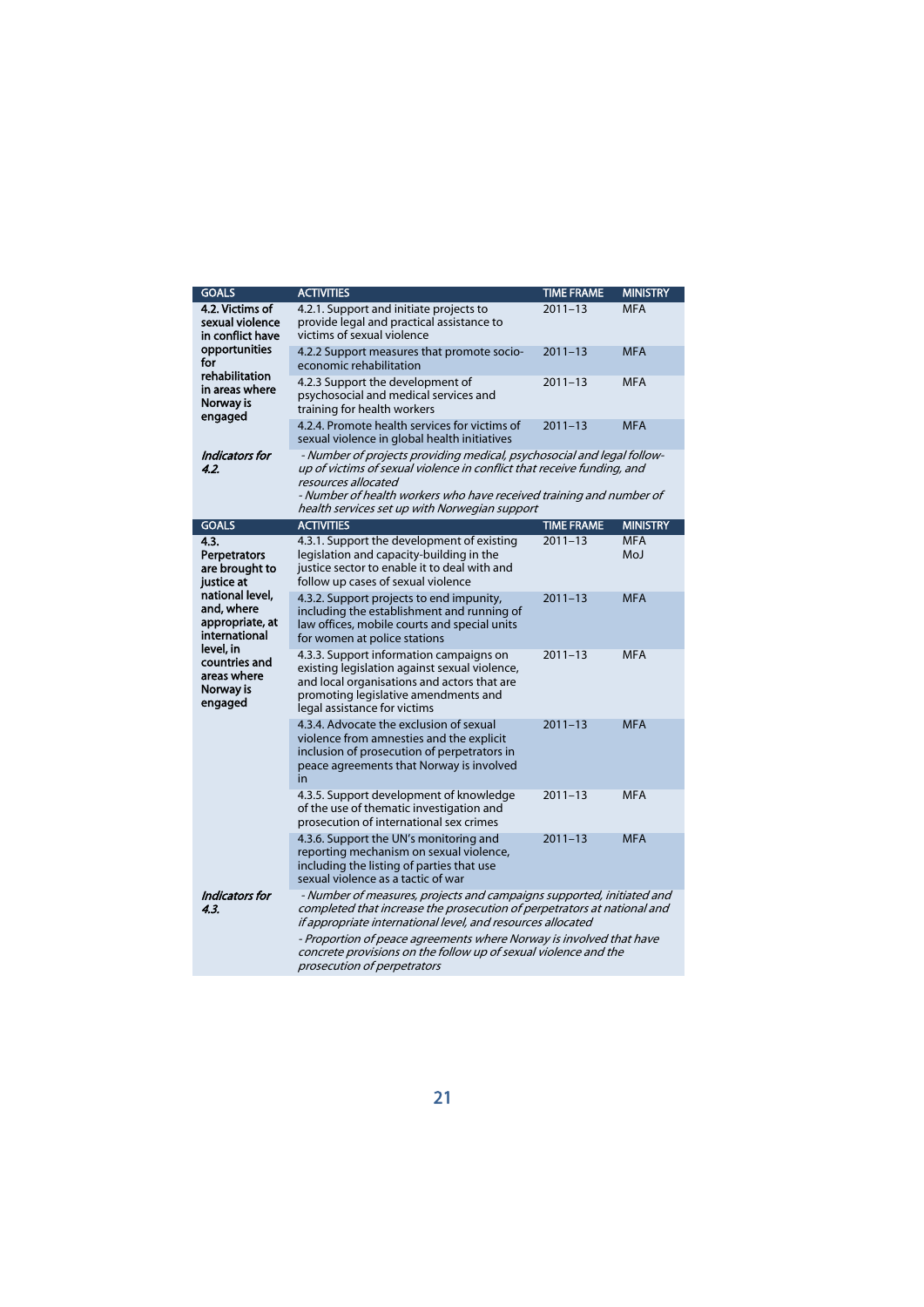# 5. Reporting and accountability

## **Norway will improve implementation of SCR 1325 by focusing more strongly on results and accountability.**

SCR 1889 (2009) requests the UN Secretary General to develop global indicators to track the implementation of SCR 1325, and thus increase the accountability of the UN, international and regional organisations and individual member states. In order to ensure focus on reporting and accountability, this plan includes tables for each priority area that set out goals, activities, the ministry or ministries responsible for each activity, and indicators. The indicators will be further developed, and we will look into ways of improving methods for data collection and reporting. As new and improved activities and indicators are developed, they will be incorporated into the tables.

Annual reports will be made public. Each ministry will report on the goals, activities and indicators for which it is responsible. This will make it possible to identify each ministry's achievements. In addition, the integration of SCR 1325 into ministries' existing reporting mechanisms will be strengthened. The annual work plans of the missions abroad will be a key tool for strengthening the missions' efforts in this field.

Within the UN system, Norway will support initiatives and propose measures that strengthen reporting mechanisms connected to the resolutions on women, peace and security. Furthermore, Norway will contribute to an exchange of experience and the development of norms across UN and regional organisations, and will support the UN's efforts to further develop global indicators.

An interministerial working group has been established. The group will meet regularly to coordinate the implementation of the strategy. The Ministry of Foreign Affairs has the overall responsibility for coordination.

A network made up of the inter-ministerial working group, relevant directorates, research institutes and NGOs will meet twice a year. The members of the network will exchange information, knowledge and experience, and will review the ministries' annual reports.

An external review of the Government's implementation of SCR 1325 and the subsequent resolutions on women, peace and security will be carried out during the course of 2013.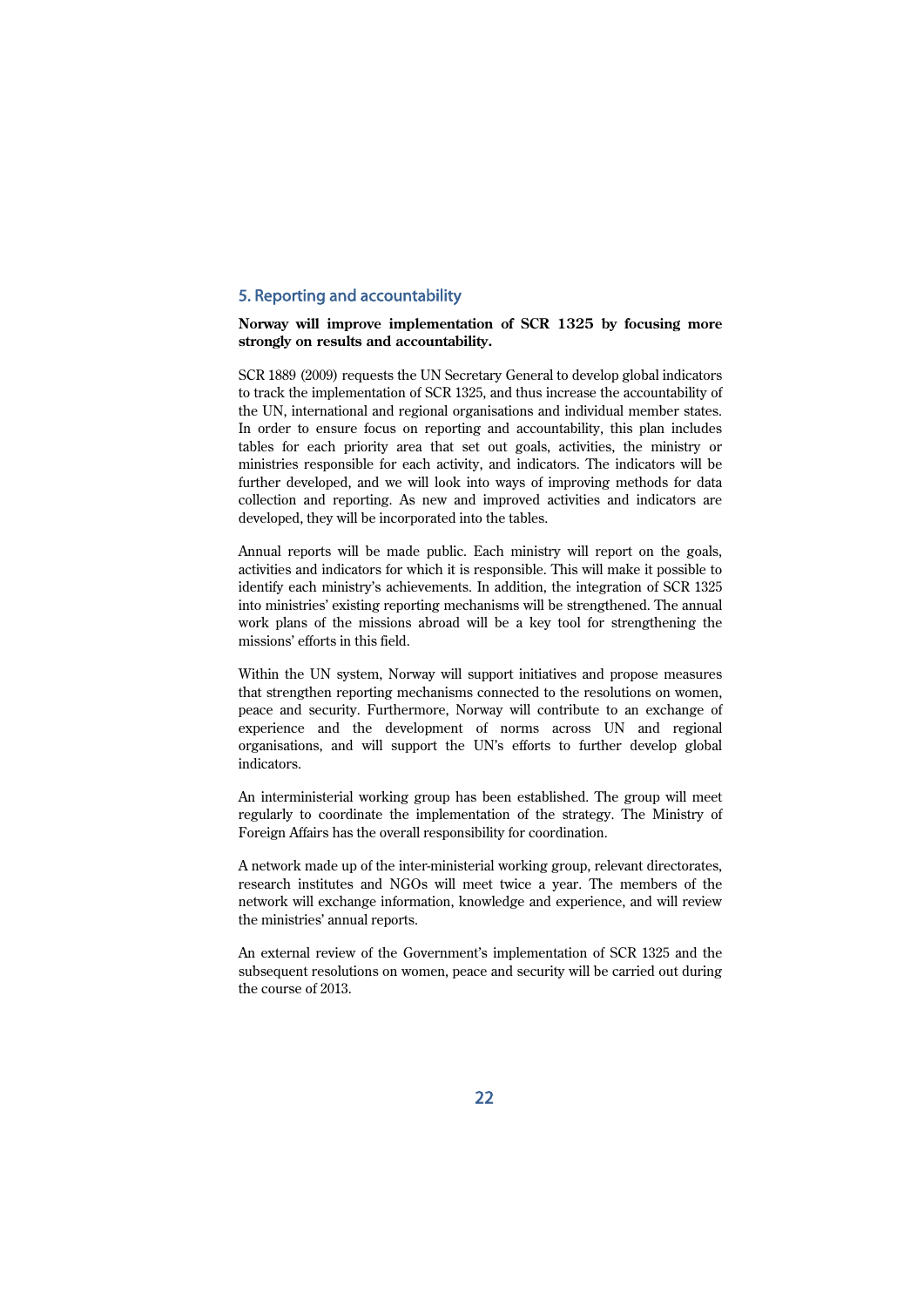#### Priority area 5 Reporting and accountability

Norway will improve implementation of SCR 1325 by focusing more strongly on results and accountability.

| <b>GOALS</b>                                                                                                                                                      | <b>ACTIVITIES</b>                                                                                                                                                                                                                                                                             | <b>TIME FRAME</b> | <b>MINISTRY</b>                               |
|-------------------------------------------------------------------------------------------------------------------------------------------------------------------|-----------------------------------------------------------------------------------------------------------------------------------------------------------------------------------------------------------------------------------------------------------------------------------------------|-------------------|-----------------------------------------------|
| 5.1. Reporting by<br>ministries,<br>subordinate<br>agencies and<br>actors that<br>receive support<br>related to SCR<br>1325 from the<br>Government is<br>improved | 5.1.1. Further develop the set of<br>indicators and identify data sources for<br>the ministries involved                                                                                                                                                                                      | 2011              | <b>MFA</b><br>MoD<br>MoJ<br><b>MCE</b>        |
|                                                                                                                                                                   | 5.1.2. Further develop and systematise<br>qualitative and quantitative reporting on<br>SCR1325 in military contexts                                                                                                                                                                           | 2011              | <b>MoD</b>                                    |
|                                                                                                                                                                   | 5.1.3. Reporting on SCR 1325 by the<br>ministries involved and subordinate<br>agencies                                                                                                                                                                                                        | $2011 - 13$       | <b>MFA</b><br>MoD<br>MoJ<br><b>MCE</b>        |
|                                                                                                                                                                   | 5.1.4. Include reports on Norway's<br>implementation of SCR 1325 in the<br>periodic reports to CEDAW                                                                                                                                                                                          | $2011 - 13$       | <b>MCE</b><br><b>MFA</b>                      |
|                                                                                                                                                                   | 5.1.5. Require projects that receive<br>funding from relevant budget items to<br>have an integrated gender perspective<br>and provide reports on this                                                                                                                                         | $2011 - 13$       | <b>MFA</b>                                    |
| Indicators for 5.1                                                                                                                                                | - Proportion of national indicators and defined data sources for<br>measuring the results of Norway's implementation of SCR 1325 that<br>are further developed<br>- Number of reports from ministries and recipients of Norwegian<br>funding on activities and projects connected to SCR 1325 |                   |                                               |
| <b>GOALS</b>                                                                                                                                                      | <b>ACTIVITIES</b>                                                                                                                                                                                                                                                                             | <b>TIME FRAME</b> | <b>MINISTRY</b>                               |
| 5.2. Cooperation<br>across sectors,<br>ministries.<br>research<br>institutes and<br>NGOs is<br>established and<br>coordinated                                     | 5.2.1. Continue the SCR 1325 network<br>made up of the authorities, civil society,<br>researchers and other resource persons                                                                                                                                                                  | $2011 - 13$       | <b>MFA</b><br>MoD<br>MoJ<br><b>MCE</b>        |
|                                                                                                                                                                   | 5.2.2. Continue and further develop work<br>in the interministerial working group                                                                                                                                                                                                             | $2011 - 13$       | <b>MFA</b><br>MoD<br><b>MoJ</b><br><b>MCE</b> |
|                                                                                                                                                                   | 5.2.3. Appoint officers with responsibility<br>for SCR 1325 in all relevant ministries                                                                                                                                                                                                        | $2011 - 13$       | <b>MFA</b><br>MoD<br><b>MoJ</b><br><b>MCE</b> |
|                                                                                                                                                                   | 5.2.3. Exchange experience between<br>Norwegian missions abroad and the<br>Ministry of Foreign Affairs                                                                                                                                                                                        | $2011 - 13$       | <b>MFA</b>                                    |
| Indicators for 5.2                                                                                                                                                | - Number of meetings held by the interministerial working group and<br>the network<br>- Number of meetings between Norwegian missions abroad and the<br>Ministry where SCR 1325 is discussed<br>- Number of periodic and specific reports on SCR 1325 submitted by<br>relevant missions       |                   |                                               |